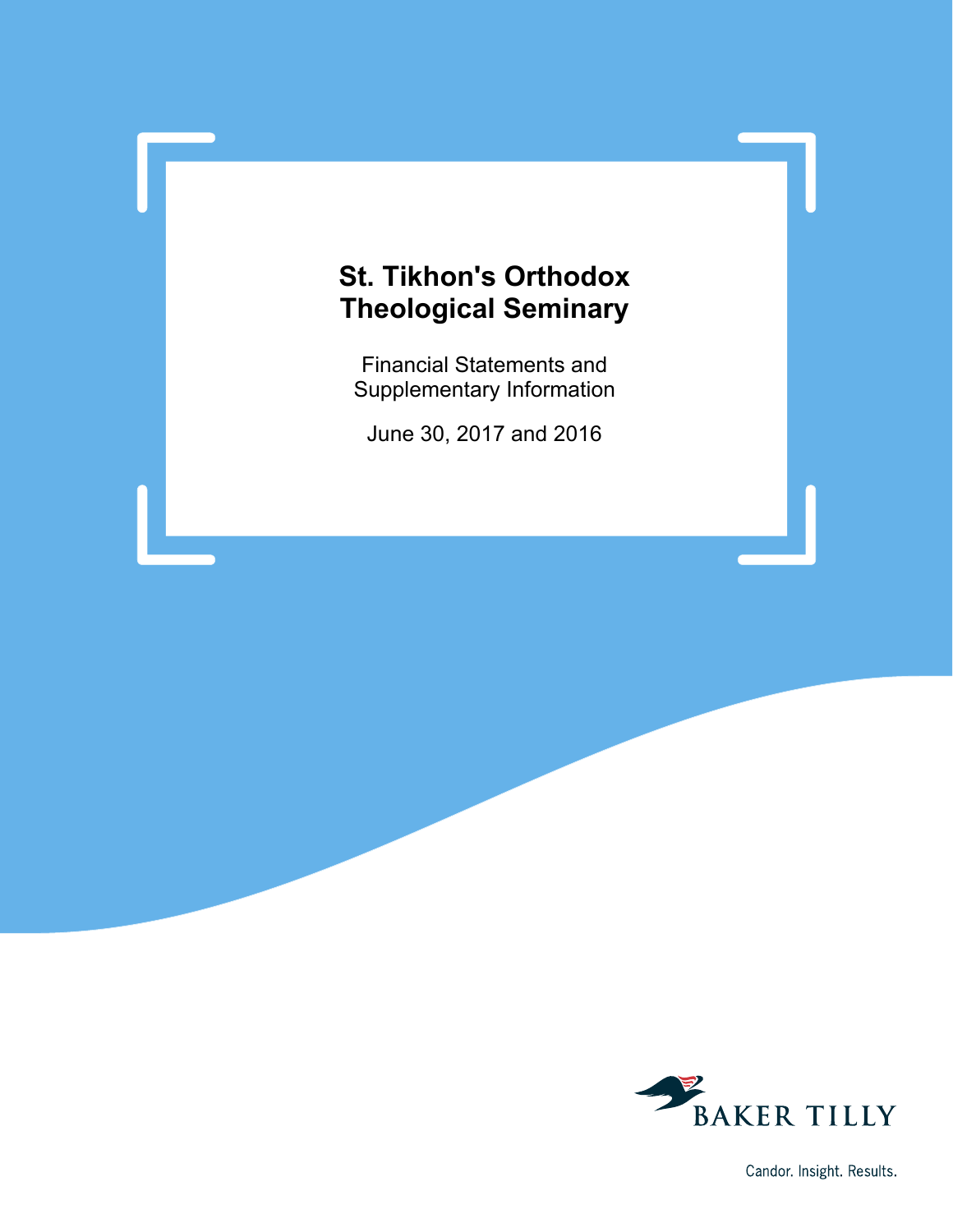Table of Contents June 30, 2017 and 2016

|                                                                                                                                                                                                                                        | Page |
|----------------------------------------------------------------------------------------------------------------------------------------------------------------------------------------------------------------------------------------|------|
| <b>Independent Auditors' Report</b>                                                                                                                                                                                                    |      |
| <b>Financial Statements</b>                                                                                                                                                                                                            |      |
| <b>Statement of Financial Position</b>                                                                                                                                                                                                 | 3    |
| <b>Statement of Activities</b>                                                                                                                                                                                                         | 4    |
| Statement of Changes in Net Assets                                                                                                                                                                                                     | 5    |
| <b>Statement of Cash Flows</b>                                                                                                                                                                                                         | 6    |
| Notes to Financial Statements                                                                                                                                                                                                          | 7    |
| <b>Supplementary Information</b>                                                                                                                                                                                                       |      |
| Schedule of Instructional, Administrative, and Operations Expenses                                                                                                                                                                     | 20   |
| Independent Auditors' Report on Internal Control Over Financial Reporting and on<br><b>Compliance and Other Matters Based on an Audit of Financial Statements</b><br><b>Performed in Accordance With Government Auditing Standards</b> | 21   |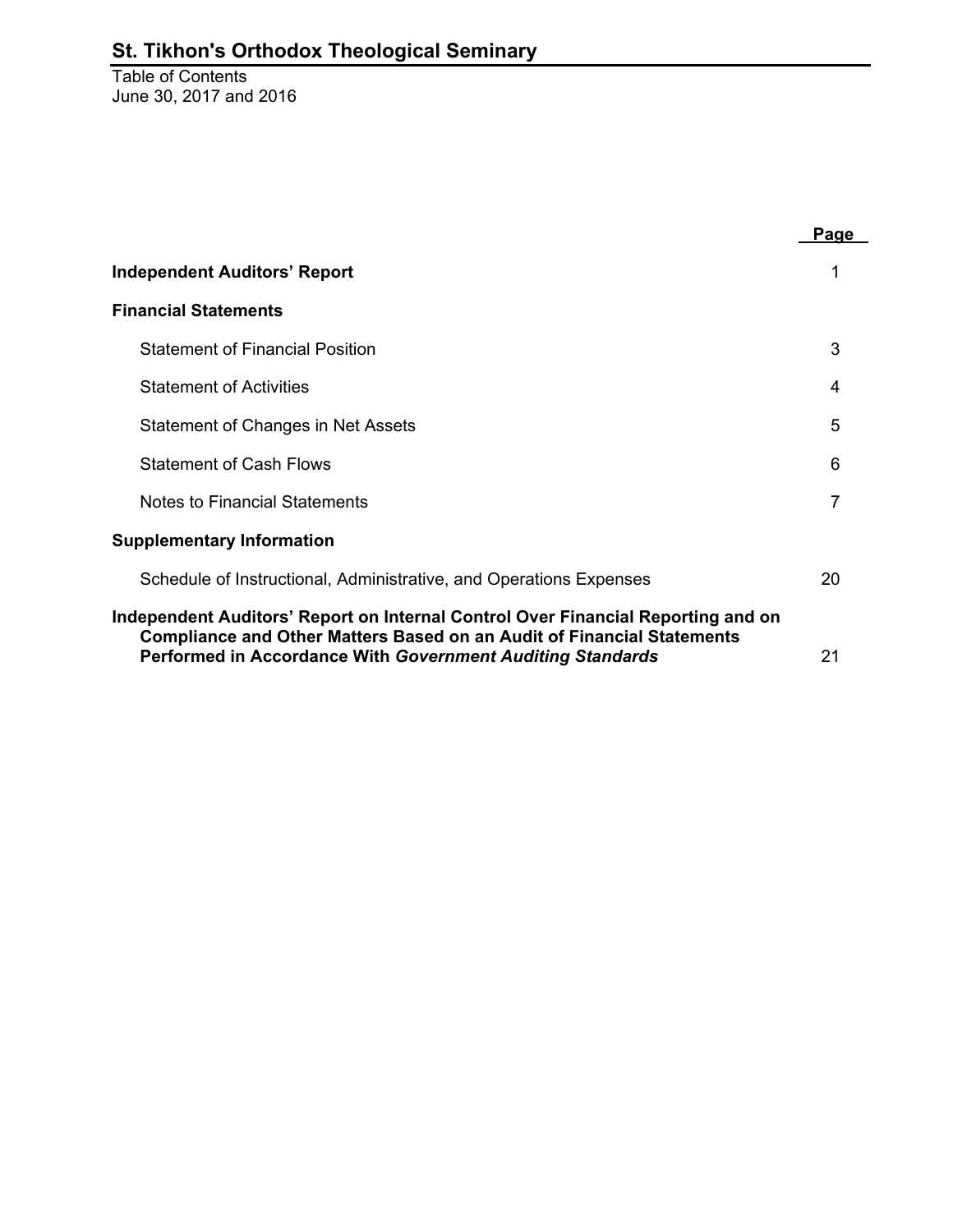

# **Independent Auditors' Report**

Board of Trustees St. Tikhon's Orthodox Theological Seminary

### **Report on the Financial Statements**

We have audited the accompanying financial statements of St. Tikhon's Orthodox Theological Seminary, which comprise the statement of financial position as of June 30, 2017 and 2016, and the related statements of activities, changes in net assets, and cash flows for the years then ended, and the related notes to the financial statements.

### **Management's Responsibility for the Financial Statements**

Management is responsible for the preparation and fair presentation of these financial statements in accordance with accounting principles generally accepted in the United States of America; this includes the design, implementation, and maintenance of internal control relevant to the preparation and fair presentation of financial statements that are free from material misstatement, whether due to fraud or error.

#### **Auditors' Responsibility**

Our responsibility is to express an opinion on these financial statements based on our audits. We conducted our audits in accordance with auditing standards generally accepted in the United States of America and the standards applicable to financial audits contained in *Government Auditing Standards*, issued by the Comptroller General of the United States. Those standards require that we plan and perform the audit to obtain reasonable assurance about whether the financial statements are free from material misstatement.

An audit involves performing procedures to obtain audit evidence about the amounts and disclosures in the financial statements. The procedures selected depend on the auditor's judgment, including the assessment of the risks of material misstatement of the financial statements, whether due to fraud or error. In making those risk assessments, the auditor considers internal control relevant to the entity's preparation and fair presentation of the financial statements in order to design audit procedures that are appropriate in the circumstances, but not for the purpose of expressing an opinion on the effectiveness of the entity's internal control. Accordingly, we express no such opinion. An audit also includes evaluating the appropriateness of accounting policies used and the reasonableness of significant accounting estimates made by management, as well as evaluating the overall presentation of the financial statements.

We believe that the audit evidence we have obtained is sufficient and appropriate to provide a basis for our audit opinion.

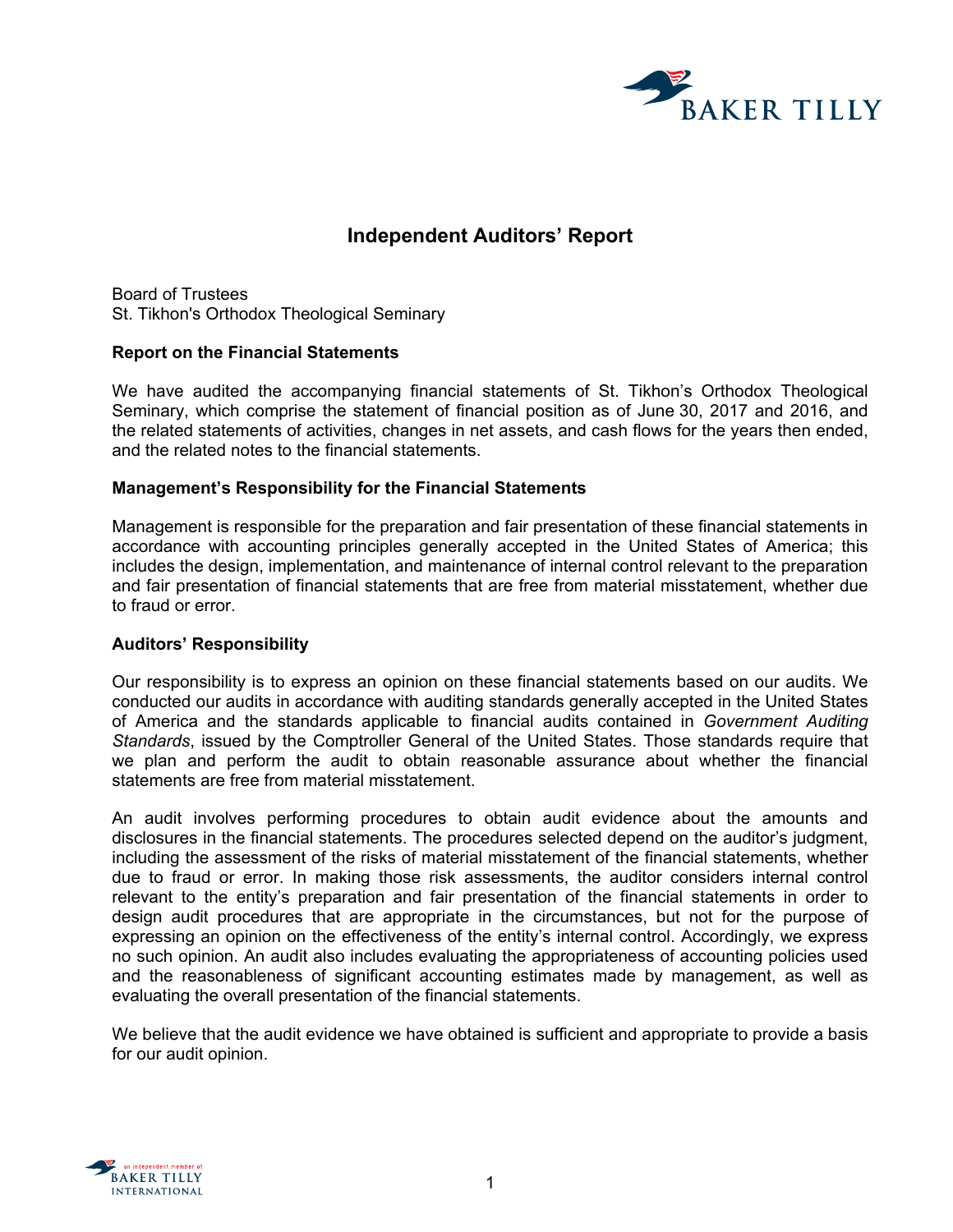# **Opinion**

In our opinion, the financial statements referred to above present fairly, in all material respects, the financial position of St. Tikhon's Orthodox Theological Seminary as of June 30, 2017 and 2016, and the changes in its net assets and its cash flows for the years then ended in accordance with accounting principles generally accepted in the United States of America.

### **Report on Supplementary Information**

Our audits were conducted for the purpose of forming an opinion on the financial statements as a whole. The supplementary schedule of instructional, administrative, and operations expenses on page 20 is presented for purposes of additional analysis and is not a required part of the financial statements. Such information is the responsibility of management and was derived from and relates directly to the underlying accounting and other records used to prepare the financial statements. The information has been subjected to the auditing procedures applied in the audit of the financial statements and certain additional procedures, including comparing and reconciling such information directly to the underlying accounting and other records used to prepare the financial statements or to the financial statements themselves, and other additional procedures in accordance with auditing standards generally accepted in the United States of America. In our opinion, the information is fairly stated in all material respects in relation to the financial statements as a whole.

# **Other Reporting Required by** *Government Auditing Standards*

In accordance with *Government Auditing Standards*, we have also issued our report dated December 11, 2017, on our consideration of St. Tikhon's Orthodox Theological Seminary's internal control over financial reporting and on our tests of its compliance with certain provisions of laws, regulations, contracts, and grant agreements and other matters. The purpose of that report is to describe the scope of our testing of internal control over financial reporting and compliance and the results of that testing, and not to provide an opinion on the effectiveness of St. Tikhon's Orthodox Theological Seminary's internal control over financial reporting or on compliance. That report is an integral part of an audit performed in accordance with *Government Auditing Standards* in considering the St. Tikhon's Orthodox Theological Seminary's internal control over financial reporting and compliance.

Baker Tilly Virchaw Krause, LLP

Wilkes-Barre, Pennsylvania December 11, 2017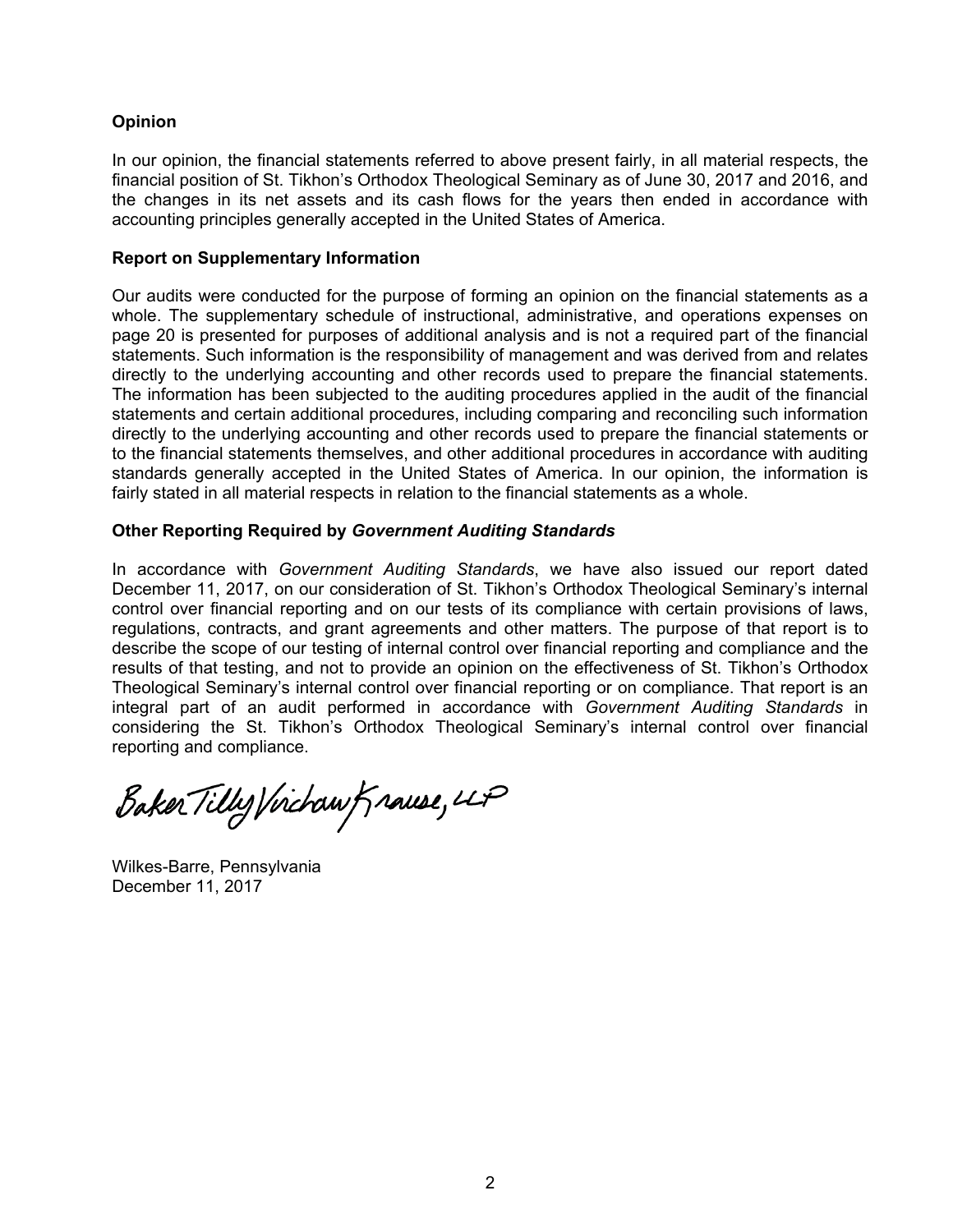Statement of Financial Position June 30, 2017 and 2016

|                                                                                                                                                              | 2017 |                                       |    | 2016                                         |
|--------------------------------------------------------------------------------------------------------------------------------------------------------------|------|---------------------------------------|----|----------------------------------------------|
| <b>Assets</b>                                                                                                                                                |      |                                       |    |                                              |
| <b>Current Assets</b><br>Cash and cash equivalents<br>Tuition and other receivables                                                                          | \$   | 50,930<br>28,458                      | \$ | 210,344<br>60,959                            |
| <b>Total current assets</b>                                                                                                                                  |      | 79,388                                |    | 271,303                                      |
| <b>Cash and Cash Equivalents, Designated</b>                                                                                                                 |      | 215,654                               |    | 264,759                                      |
| <b>Property and Equipment, Net</b>                                                                                                                           |      | 1,706,268                             |    | 1,731,667                                    |
| <b>Certificates of Deposit</b>                                                                                                                               |      | 540,357                               |    | 526,176                                      |
| <b>Investments</b>                                                                                                                                           |      | 2,521,936                             |    | 1,902,187                                    |
| <b>Interest in Net Assets of Affiliates</b>                                                                                                                  |      | 2,441                                 |    | 5,078                                        |
| <b>Total assets</b>                                                                                                                                          | \$   | 5,066,044                             | \$ | 4,701,170                                    |
| <b>Liabilities and Net Assets</b>                                                                                                                            |      |                                       |    |                                              |
| <b>Current Liabilities</b><br>Current portion of long-term debt<br>Revolving line of credit<br>Accounts payable<br>Payroll taxes payable<br>Student deposits | \$   | 36,599<br>470,581<br>10,952<br>16,406 | \$ | 245,733<br>470,657<br>31,126<br>327<br>6,605 |
| <b>Total current liabilities</b>                                                                                                                             |      | 534,538                               |    | 754,448                                      |
| <b>Long-Term Debt</b>                                                                                                                                        |      | 396,824                               |    | 219,574                                      |
| <b>Total liabilities</b>                                                                                                                                     |      | 931,362                               |    | 974,022                                      |
| <b>Net Assets</b><br>Unrestricted:                                                                                                                           |      |                                       |    |                                              |
| Undesignated<br>Board designated                                                                                                                             |      | 854,294<br>557,769                    |    | 917,884<br>520,357                           |
| <b>Total unrestricted</b>                                                                                                                                    |      | 1,412,063                             |    | 1,438,241                                    |
| Temporarily restricted<br>Permanently restricted                                                                                                             |      | 1,015,926<br>1,706,693                |    | 472,430<br>1,816,477                         |
| Total net assets                                                                                                                                             |      | 4,134,682                             |    | 3,727,148                                    |
| Total liabilities and net assets                                                                                                                             | \$   | 5,066,044                             | \$ | 4,701,170                                    |

*See notes to financial statements*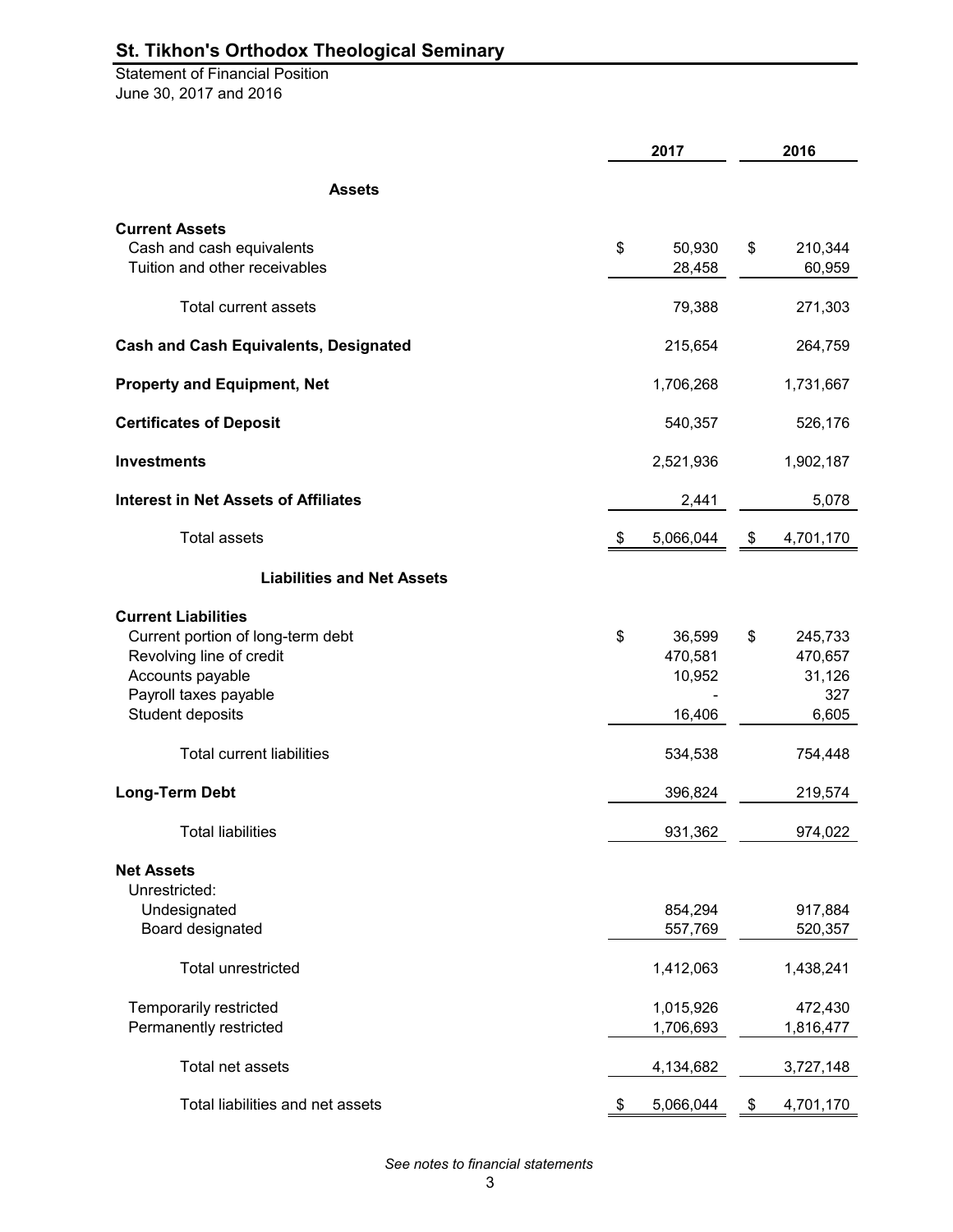# Statement of Activities

Years Ended June 30, 2017 and 2016

|                                                          | 2017          | 2016          |
|----------------------------------------------------------|---------------|---------------|
|                                                          |               |               |
| <b>Changes in Unrestricted Net Assets</b>                |               |               |
| <b>Support and Revenue</b>                               |               |               |
| Contributions                                            | \$<br>649,278 | \$<br>785,649 |
| <b>Bequests</b>                                          | 293,839       | 597,262       |
| Tuition and scholarships less scholarships applied of    |               |               |
| \$154,383 in 2017 and \$150,634 in 2016                  | 78,620        | 64,275        |
| Net assets released from restriction                     | 224,533       | 37,948        |
| Mission choir donations                                  | 52,774        | 41,968        |
| Contributed services                                     | 107,250       | 107,250       |
| Miscellaneous                                            | 59,945        | 52,486        |
| Investment income                                        | 67,263        | 6,705         |
| Reclassification of net assets                           | 111,062       |               |
| Total support and revenue                                | 1,644,564     | 1,693,543     |
| <b>Expenses</b>                                          |               |               |
| Instructional                                            | 709,198       | 689,173       |
| Administrative                                           | 499,711       | 470,850       |
| Operations                                               | 243,489       | 230,427       |
| <b>Student services</b>                                  | 169,045       | 107,947       |
| Fundraising                                              | 8,333         | 20,021        |
| Library                                                  | 40,966        | 19,842        |
| Total expenses                                           | 1,670,742     | 1,538,260     |
| (Decrease) increase in unrestricted net assets           | (26, 178)     | 155,283       |
| <b>Changes in Temporarily Restricted Net Assets</b>      |               |               |
| Investment income (loss)                                 | 435,282       | (82, 704)     |
| Contributions                                            | 335,384       | 53,462        |
| Net assets released from restriction                     | (224, 533)    | (37, 948)     |
| Change in interest in net assets of affiliate            | (2,637)       | 3,215         |
| Increase (decrease) in temporarily restricted net assets | 543,496       | (63, 975)     |
| <b>Changes in Permanently Restricted Net Assets</b>      |               |               |
| Contributions                                            | 1,278         |               |
| Reclassification of net assets                           | (111, 062)    |               |
| Decrease in permanently restricted net assets            | (109, 784)    |               |
|                                                          |               |               |
| Increase in net assets                                   | \$<br>407,534 | \$<br>91,308  |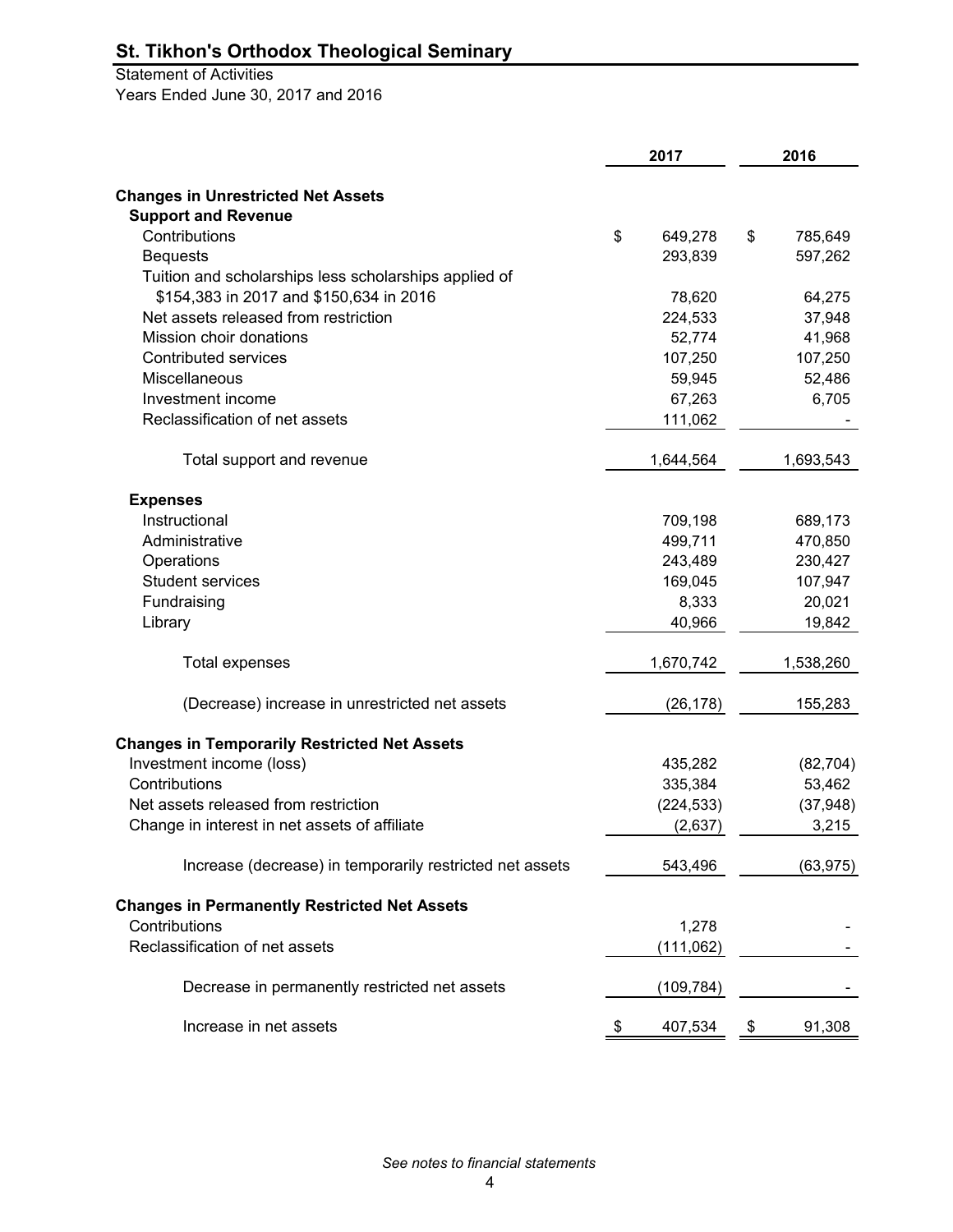Statement of Changes in Net Assets Years Ended June 30, 2017 and 2016

|                                   | Unrestricted    | <b>Temporarily</b><br><b>Restricted</b> |    | <b>Permanently</b><br><b>Restricted</b> | Total           |
|-----------------------------------|-----------------|-----------------------------------------|----|-----------------------------------------|-----------------|
| Net Assets, June 30, 2015         | \$<br>1.282.958 | \$<br>536.405                           | \$ | 1,816,477                               | \$<br>3,635,840 |
| Increase (decrease) in net assets | 155,283         | (63, 975)                               |    |                                         | 91,308          |
| Net Assets, June 30, 2016         | 1.438.241       | 472,430                                 |    | 1,816,477                               | 3,727,148       |
| (Decrease) increase in net assets | (26,178)        | 543,496                                 |    | (109,784)                               | 407,534         |
| Net Assets, June 30, 2017         | \$<br>1,412,063 | \$<br>1,015,926                         | S  | 1,706,693                               | 4,134,682       |

*See notes to financial statements*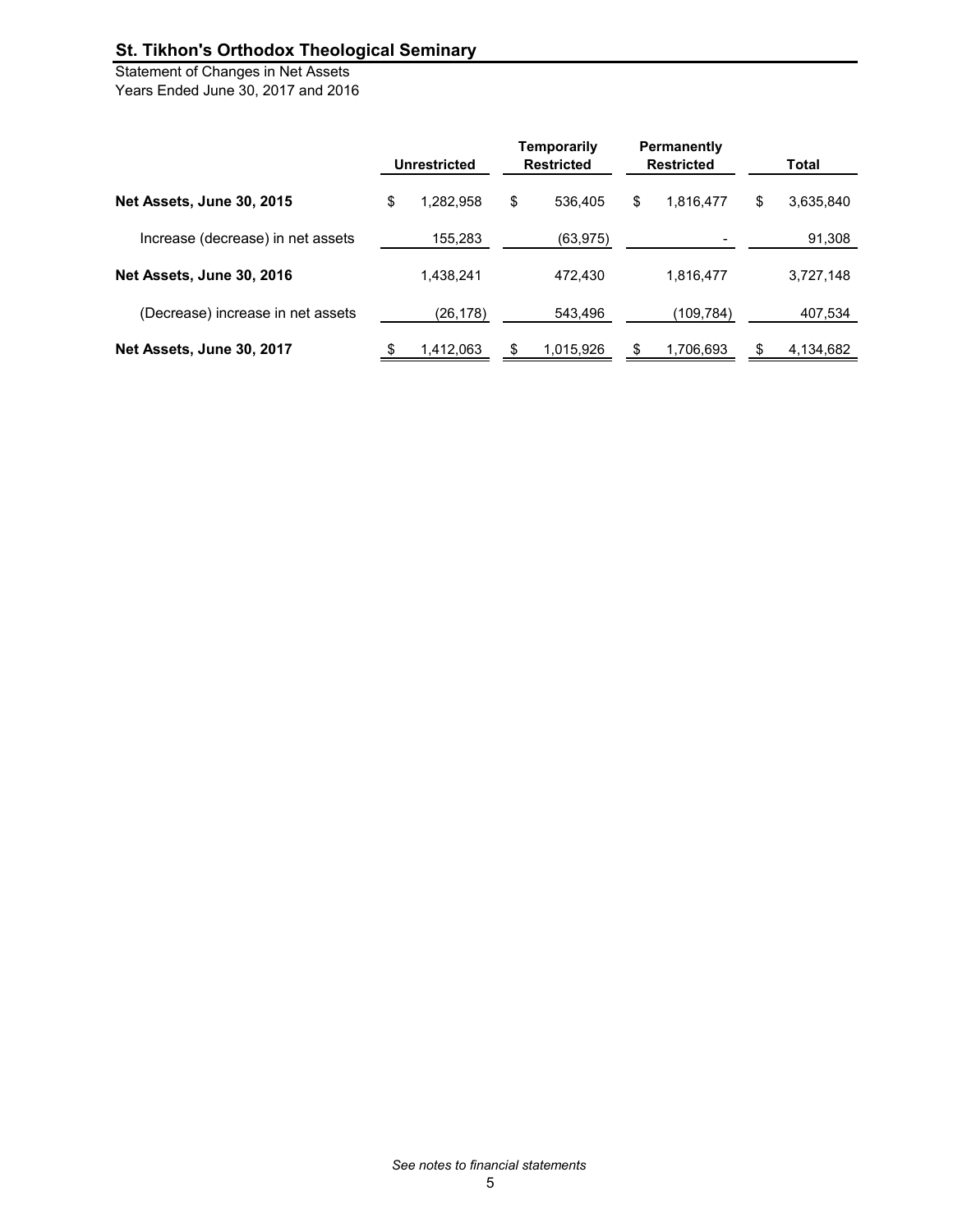### Statement of Cash Flows

Years Ended June 30, 2017 and 2016

|                                                                          | 2017 |             |    | 2016        |
|--------------------------------------------------------------------------|------|-------------|----|-------------|
|                                                                          |      |             |    |             |
| <b>Cash Flows from Operating Activities</b>                              |      |             |    |             |
| Increase in net assets                                                   | \$   | 407,534     | \$ | 91,308      |
| Adjustments to reconcile increase in net assets                          |      |             |    |             |
| to net cash (used in) provided by operating activities:                  |      |             |    |             |
| Depreciation                                                             |      | 48,254      |    | 59,946      |
| Change in interest in net assets of affiliate                            |      | 2,637       |    | (3,215)     |
| Net unrealized (gains) losses on investments                             |      | (256, 273)  |    | 202,164     |
| Restricted contributions                                                 |      | (336, 662)  |    | (53, 462)   |
| Changes in assets and liabilities:                                       |      |             |    |             |
| Tuition and other receivables                                            |      | 32,501      |    | (42,056)    |
| Accounts payable                                                         |      | (20, 174)   |    | 5,005       |
| Payroll taxes payable                                                    |      | (327)       |    | 295         |
| Student deposits                                                         |      | 9,801       |    | 4,915       |
| Net cash (used in) provided by operating activities                      |      | (112, 709)  |    | 264,900     |
| <b>Cash Flows from Investing Activities</b>                              |      |             |    |             |
| Purchase of investments                                                  |      | (2,875,927) |    | (3,094,979) |
| Proceeds from sale of investments                                        |      | 2,849,113   |    | 3,026,625   |
| Purchase of property and equipment                                       |      | (22, 855)   |    | (62, 459)   |
| Increase in certificates of deposit                                      |      | (14, 181)   |    | (14, 032)   |
| Decrease (increase) in cash and cash equivalents, designated             |      | 49,105      |    | (14, 987)   |
| Net cash used in investing activities                                    |      | (14, 745)   |    | (159, 832)  |
| <b>Cash Flows from Financing Activities</b>                              |      |             |    |             |
| Net change in revolving line of credit                                   |      | (76)        |    |             |
| Repayment of long-term debt                                              |      | (31, 884)   |    | (33,085)    |
| Net cash used in financing activities                                    |      | (31,960)    |    | (33,085)    |
| Net change in cash and cash equivalents                                  |      | (159, 414)  |    | 71,983      |
| <b>Cash and Cash Equivalents, Beginning</b>                              |      | 210,344     |    | 138,361     |
| <b>Cash and Cash Equivalents, Ending</b>                                 | \$   | 50,930      | \$ | 210,344     |
| <b>Supplemental Disclosure of Cash Flow Information</b><br>Interest paid | \$   | 21,708      | \$ | 57,376      |

*See notes to financial statements*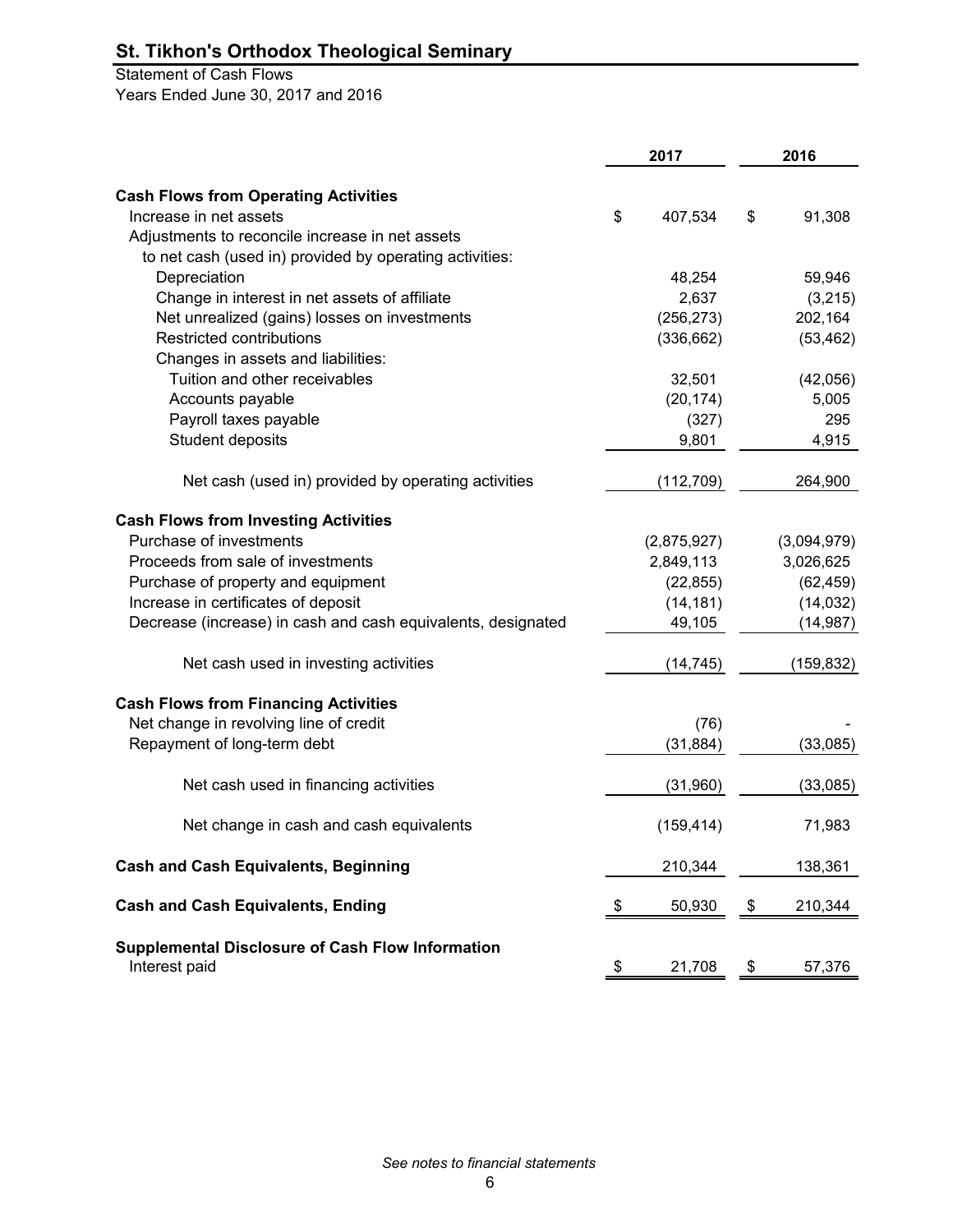# **1. Nature of Operations and Summary of Significant Accounting Policies**

#### **Nature of Operations**

St. Tikhon's Orthodox Theological Seminary (the "Seminary") was founded in 1938 as a Pastoral School by resolution of the 6th All-American Sobor of the Russian Orthodox Greek Catholic Church in North America and was officially transformed from a Pastoral School into a Seminary by the Holy Synod of the Metropolis in 1942.

The Seminary is an institution of professional Orthodox Christian theological education, chartered by the Department of Education of the Commonwealth of Pennsylvania and affiliated with the Orthodox Church in America. The primary mission of the Seminary lies in providing the necessary theological, liturgical, spiritual, and moral foundations for Orthodox men to become, as God so wills, good shepherds of His Holy Orthodox Church.

The Seminary evaluated subsequent events for recognition or disclosure through December 11, 2017, the date the financial statements were available to be issued.

#### **Use of Estimates**

The preparation of financial statements in conformity with accounting principles generally accepted in the United States of America requires management to make estimates and assumptions that affect the reported amounts of assets and liabilities and disclosure of contingent assets and liabilities at the date of the financial statements and the reported amounts of revenues and expenses during the reporting period. Actual results could differ from those estimates.

#### **Cash and Cash Equivalents**

Cash and cash equivalents (including amounts designated) include certain investments in highly liquid debt instruments with a maturity of three months or less when purchased.

Cash and cash equivalents, designated are restricted by the board for certain projects or purposes.

#### **Tuition and Other Receivables**

Tuition and other receivables are reported at net realizable value. There is no provision for doubtful accounts as management believes all amounts are collectible based on management's periodic review of individual accounts.

#### **Certificates of Deposit**

Certificates of deposit are recorded at cost which approximates fair value.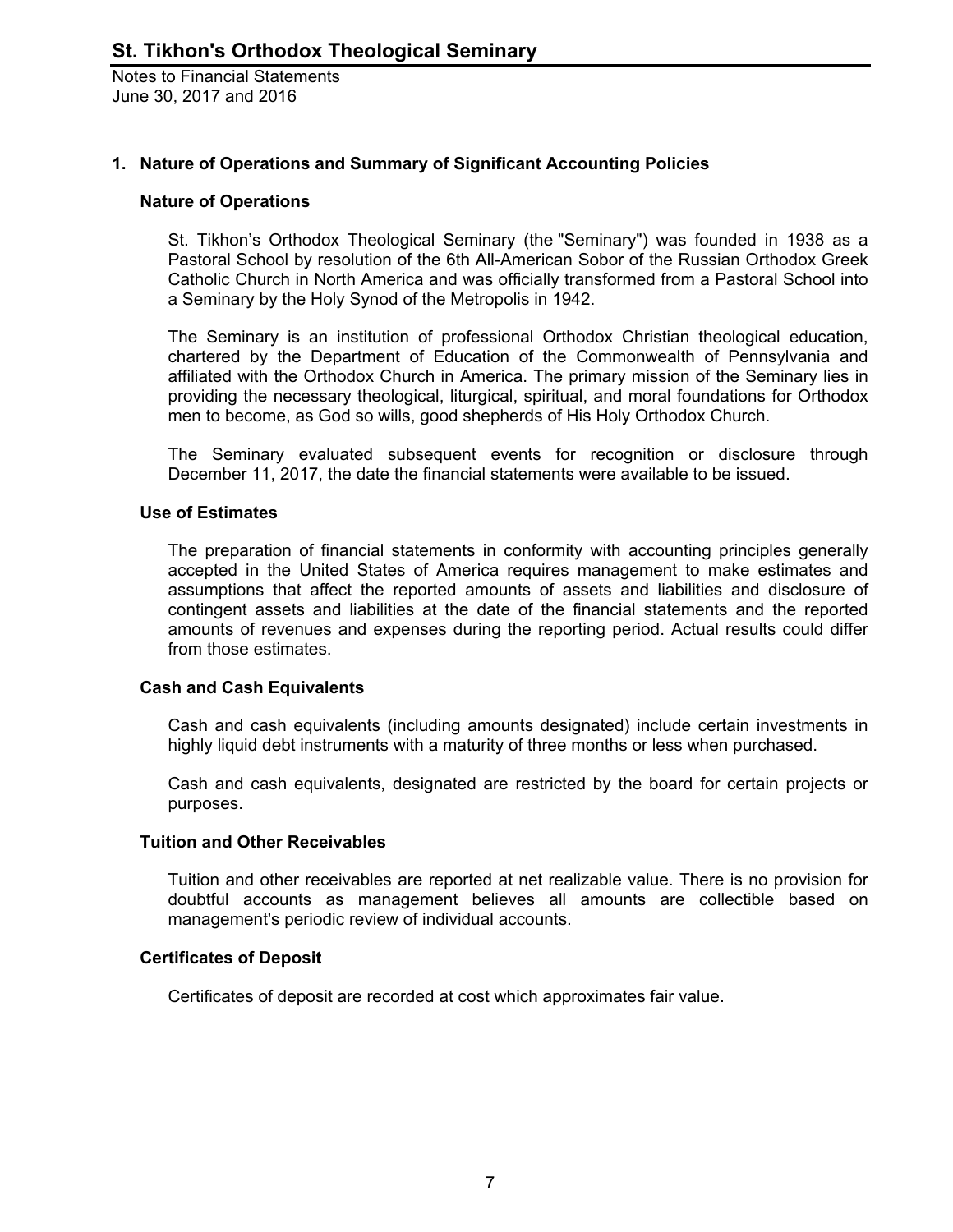### **Investments and Investment Risk**

Investments are carried at fair value.

Investment income or loss (including realized gains and losses on investments, unrealized gains or losses on other than trading securities, write-downs of the cost basis of investments due to an other-than-temporary decline in fair value, interest, and dividends) is included in the statement of activities as unrestricted income unless the income or loss is restricted by donor or law.

The Seminary's investments are comprised of a variety of financial instruments and are managed by investment advisors. The fair values reported in the statement of financial position are subject to various risks including changes in the equity markets, the interest rate environment, and general economic conditions. Due to the level of risk associated with certain investment securities and the level of uncertainty related to changes in the fair value of investment securities, it is reasonably possible that the amounts reported in the accompanying financial statements could change materially in the near future.

# **Property and Equipment, Net**

Property and equipment acquisitions are recorded at cost. Depreciation is computed using the straight-line method based on the estimated useful life of each classification of depreciable asset.

Property and equipment held for future development is carried at cost. Depreciation will be provided over the period benefited once placed in service.

Gifts of long-lived assets such as land, buildings, or equipment are reported as unrestricted support unless explicit donor stipulations specify how the donated assets must be used. Gifts of long-lived assets with explicit restrictions that specify how the assets are to be used and gifts of cash or other assets that must be used to acquire long-lived assets are reported as restricted support. Absent explicit donor stipulations about how long those long-lived assets must be maintained, expirations of donor restrictions are reported when the donated or acquired long-lived assets are placed in service.

The Seminary reviews its long-lived assets whenever events or changes in circumstances indicate the carrying value of an asset may not be recoverable from the estimated future cash flows expected from its use and eventual disposition. If these future cash flows are less than the carrying value of the asset, an impairment loss is recognized for the difference between the estimated fair value and the carrying value of the asset. There was no such impairment in 2017 or 2016.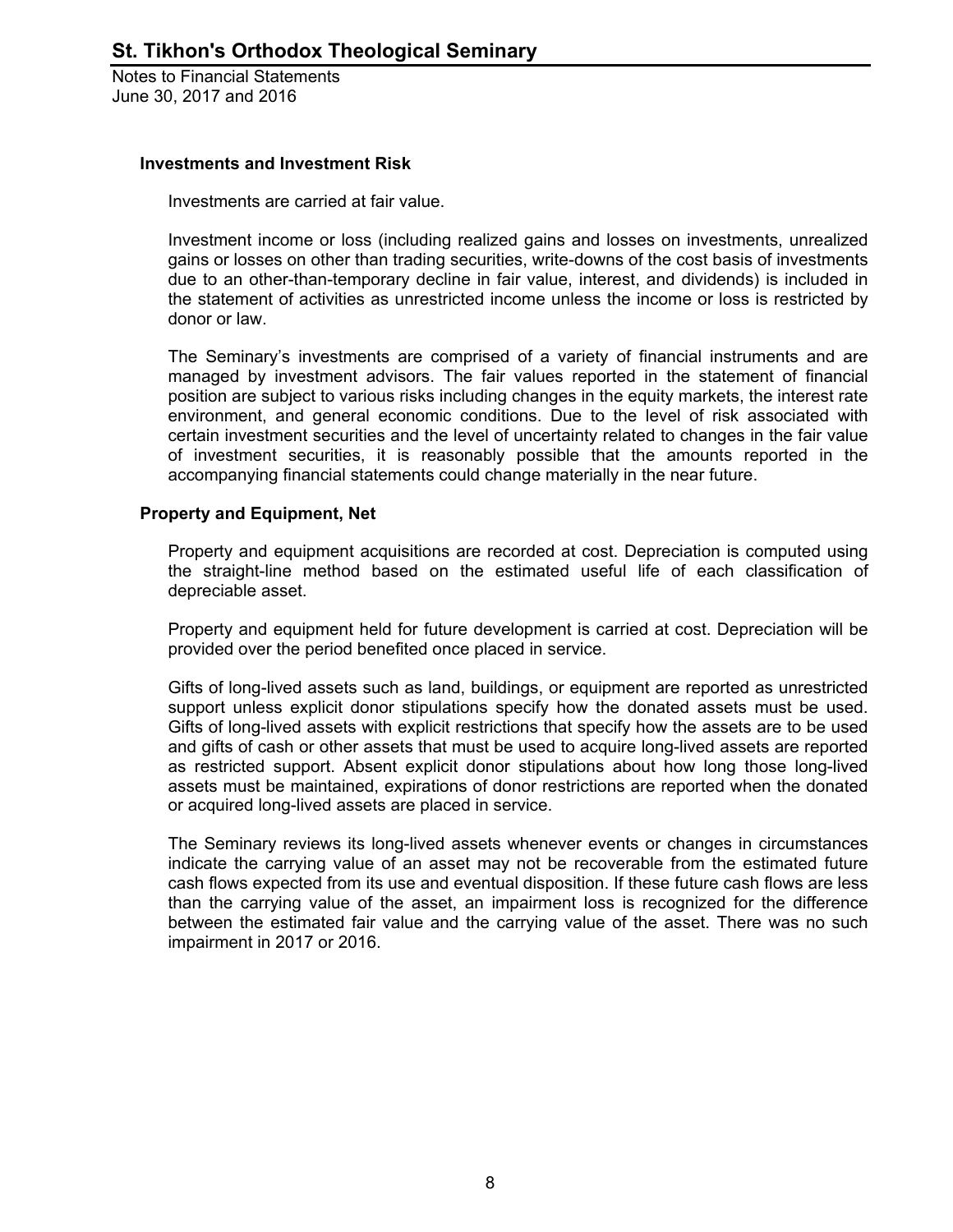### **Interest in Net Assets of Affiliates**

The Seminary recognizes its interest in the net assets of St. Tikhon's Theological Century Association (the "Association") because the Seminary and the Association are considered financially interrelated organizations.

The Association was formed to render moral and financial assistance to the Seminary. The Seminary and Association each have an independent board of trustees who manage their affairs. Changes in interest in net assets of affiliates are recorded as increases or decreases in net assets. Contributions to the Seminary from the Association were \$34,050 in 2017 and \$21,000 in 2016.

# **Tuition Revenue Recognition**

Tuition revenue is recorded in the year earned and presented net of scholarships applied. Tuition received in advance of the ensuing school year is recorded as deferred revenue until earned. Scholarships of \$154,383 in 2017 and \$150,634 in 2016 were approved and applied against tuition revenue.

### **Temporarily and Permanently Restricted Net Assets**

Temporarily restricted net assets are those whose use by the Seminary has been limited by donors to a specific time period or purpose. Income earned is unrestricted in use, except for amounts designated to be expended for a particular purpose.

Permanently restricted net assets have been restricted by donors to be maintained by the Seminary in perpetuity

#### **Contributed Services**

For the years ended June 30, 2017 and 2016, the Seminary recorded contributions in the amount of \$107,250, for the services performed by priests in the classroom as part-time uncompensated faculty. These amounts represent the estimated compensation that would have to be paid to a faculty member providing services for compensation at the Seminary's pay scale in effect for that period.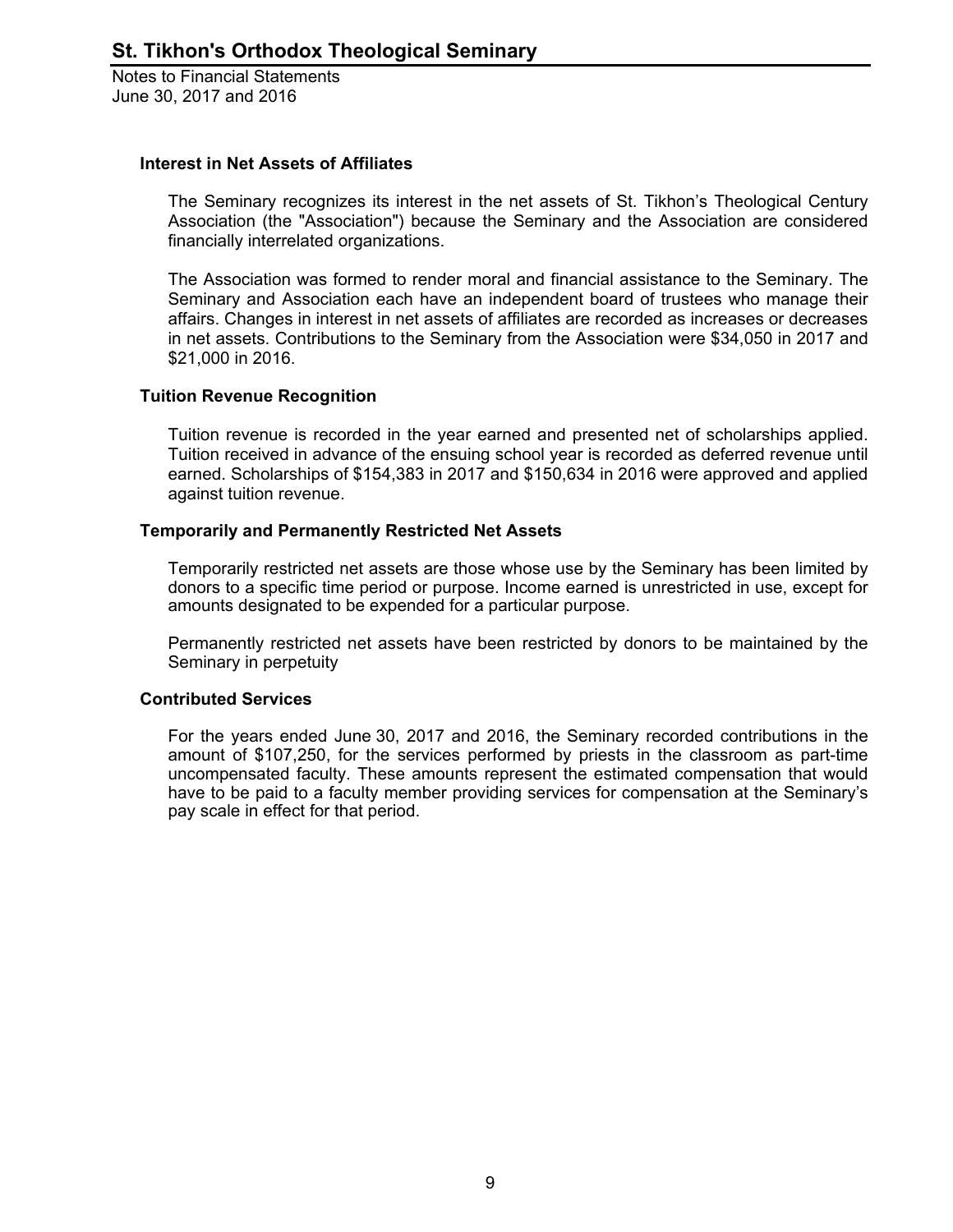# **Contributions**

Unconditional promises to give cash and other assets are reported at fair value at the date the promise is received. The gifts are reported as either temporarily or permanently restricted support if they are received with donor stipulations that limit the use of the donated assets. When a donor restriction expires, that is, when a stipulated time restriction ends or purpose restriction is accomplished, temporarily restricted net assets are reclassified as unrestricted net assets and reported in the statement of activities as net assets released from restrictions.

Conditional promises to give are not recognized in the financial statements until the conditions are substantially met.

The Seminary has been named a beneficiary of the Meshanko Memorial Fund for St. Tikhon's (the "Fund"), a component fund of The Pittsburgh Foundation (the "Foundation"). Once the Meshanko estate is fully settled, the value of the Fund is estimated to be approximately \$1,000,000. The Seminary has not yet recognized this amount as the estate has not been probated. The Seminary expects approximately 4% of the 36 month value of the Fund to be distributed for scholarship aid for students each year. The Seminary's recommended eligible scholarship candidates are subject to approval by the Foundation on an annual basis. The Foundation can utilize its variance power to redirect the distributions to a not-for-profit organization with a similar mission.

### **Income Taxes**

The Seminary is a not-for-profit corporation as described in Section 501(c)(3) of the Internal Revenue Code and is exempt from federal income taxes on its exempt income under Section 501(a) of the Internal Revenue Code.

The Seminary accounts for uncertainty in income taxes by prescribing a recognition threshold of more-likely-than-not to be sustained upon examination by the appropriate taxing authority. Measurement of the tax uncertainty occurs if the recognition threshold has been met. Management determined that there were no tax uncertainties that met the recognition threshold in 2017 and 2016.

# **New Accounting Standards**

In May 2014, the Financial Accounting Standards Board ("FASB") issued Accounting Standards Update ("ASU") No. 2014-09, *Revenue from Contracts with Customers*. This accounting guidance outlines a single comprehensive model for entities to use in accounting for revenue from contracts with customers. ASU 2014-09 is effective for the Seminary for fiscal 2019. Early application is permitted. The Seminary is assessing the impact this standard will have on its financial statements.

In August 2016, the FASB issued ASU 2016-14, *Not-for-Profit Entities (Topic 958): Presentation of Financial Statements of Not-for-Profit Entities*. The new guidance improves and simplifies the current net asset classification requirements and information presented in financial statements and notes that is useful in assessing a not-for-profit's liquidity, financial performance and cash flows. ASU 2016-14 is effective for the Seminary in fiscal 2019, with early adoption permitted. ASU 2016-14 is to be applied retroactively with transition provisions. The Seminary is assessing the impact this standard will have on its financial statements.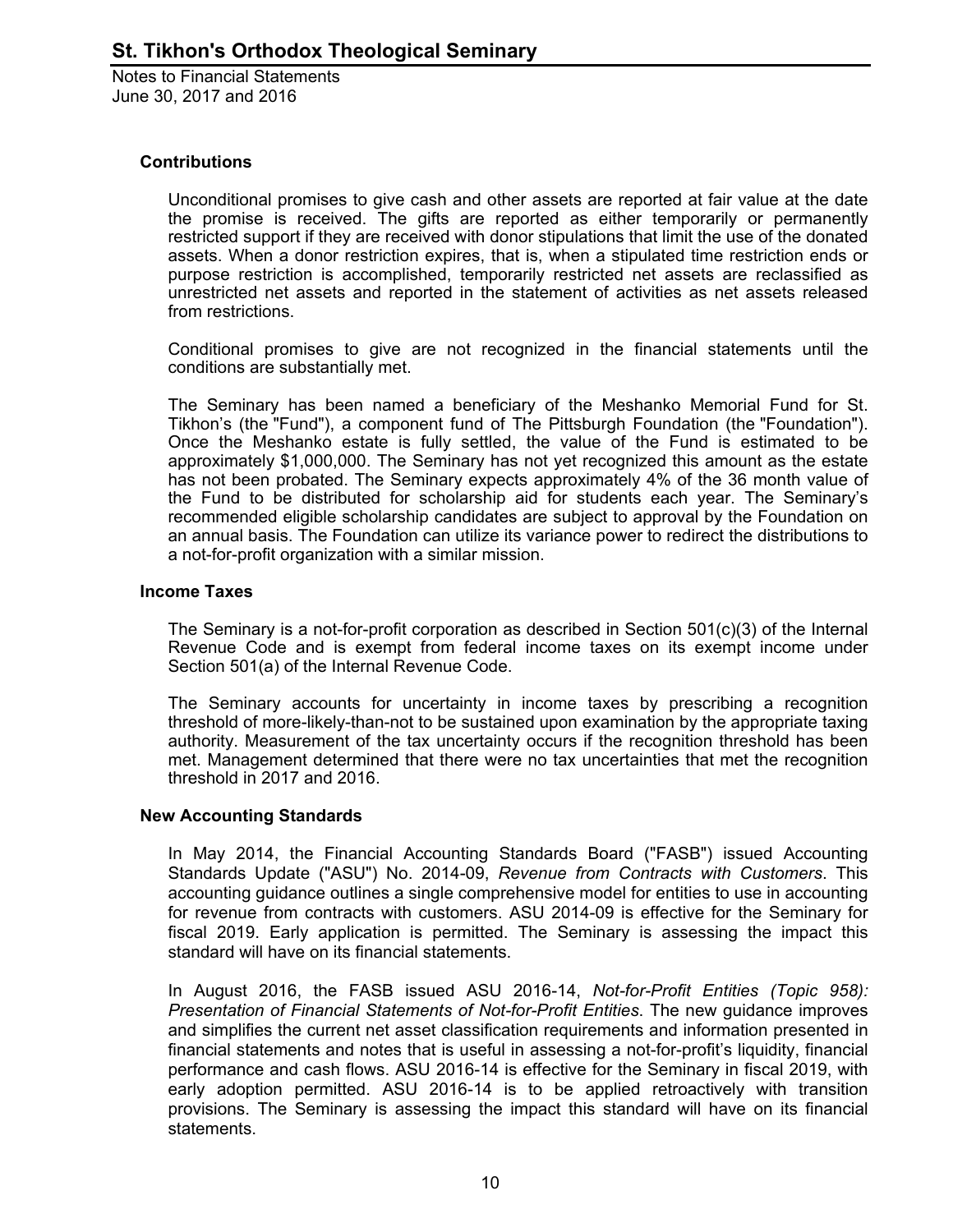# **2. Property and Equipment, Net**

Property and equipment, net is as follows at June 30:

|                                        | 2017 |                     |    | 2016                |  |  |
|----------------------------------------|------|---------------------|----|---------------------|--|--|
| Land<br>Buildings and improvements     | \$   | 70,601<br>2,045,630 | \$ | 70,601<br>2,022,776 |  |  |
| Furniture                              |      | 98,575              |    | 98,575              |  |  |
| Equipment                              |      | 49,913              |    | 49,913              |  |  |
| Construction in progress               |      | 26,780              |    | 26,780              |  |  |
| Vehicle                                |      | 68,968              |    | 68,968              |  |  |
| Total                                  |      | 2,360,467           |    | 2,337,613           |  |  |
| Less accumulated depreciation          |      | 1,275,767           |    | 1,227,514           |  |  |
| <b>Net</b>                             |      | 1,084,700           |    | 1,110,099           |  |  |
| Building (held for future development) |      | 621,568             |    | 621,568             |  |  |
| Property and equipment, net            | \$   | 1,706,268           | \$ | 1,731,667           |  |  |

The Seminary owns a building that is being developed to serve as a residency for students. The building's development is not yet completed and the structure is not occupied as of June 30, 2017. The Seminary expects to complete this building in fiscal 2018. The building is not yet being depreciated.

# **3. Investments and Fair Value Measurements**

The composition of investments is as follows at June 30:

|   | 2016      |                   |           |
|---|-----------|-------------------|-----------|
| S | 229,360   | S                 | 20,489    |
|   | 30.081    |                   | 54.423    |
|   | 2,262,495 |                   | 1,827,275 |
|   |           |                   | 1,902,187 |
|   |           | 2017<br>2,521,936 |           |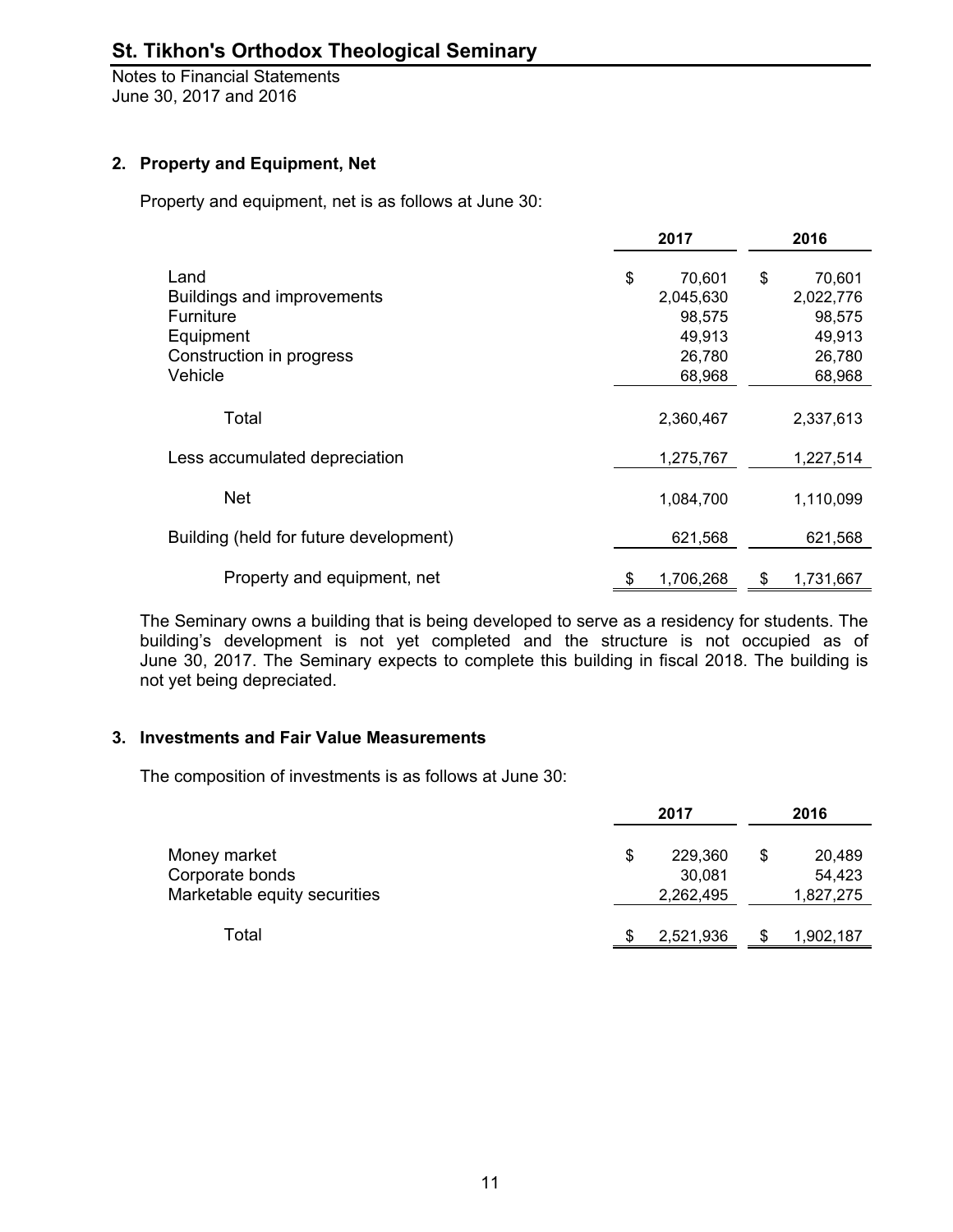|                                                            |                     | 2017                             |    |              |                     | 2016                                    |                 |
|------------------------------------------------------------|---------------------|----------------------------------|----|--------------|---------------------|-----------------------------------------|-----------------|
|                                                            | <b>Unrestricted</b> | Temporarily<br><b>Restricted</b> |    | <b>Total</b> | <b>Unrestricted</b> | <b>Temporarily</b><br><b>Restricted</b> | <b>Total</b>    |
| Interest and dividend<br>income<br>Realized and unrealized | \$<br>9,033         | \$<br>45.589                     | \$ | 54,622       | \$<br>6,705         | \$<br>32.122                            | \$<br>38,827    |
| gains (losses) on<br>investments                           | 58,230              | 389,693                          |    | 447,923      |                     | (114,826)                               | (114,826)       |
| Total investment<br>return (loss)                          | \$<br>67,263        | \$<br>435,282                    | S  | 502.545      | \$<br>6.705         | \$<br>(82, 704)                         | \$<br>(75, 999) |

Investment return is comprised of the following for the years ended June 30:

Investment fees totaled \$10,863 in 2017 and \$9,472 in 2016. These amounts are netted against unrestricted interest and dividend income.

Fair value is the price that would be received to sell an asset or paid to transfer a liability in an orderly transaction between market participants at the measurement date. The valuation hierarchy for disclosure of the inputs to valuation used to measure fair value prioritizes the inputs into three broad levels as follows:

Level 1 - Unadjusted quoted prices in active markets for identical assets or liabilities;

Level 2 - Quoted prices for similar assets and liabilities in active markets; quoted prices for identical or similar assets or liabilities in markets that are not active; or inputs that are observable for the asset or liability, either directly or indirectly through market corroboration, for substantially the full term of the financial instrument;

Level 3 - Prices or valuation techniques that are unobservable in the market and require significant management judgment or estimation to measure fair value.

An asset or liability's classification within the hierarchy is determined based on the lowest level input that is significant to the fair value measurement.

The Seminary's assets measured at fair value on a recurring basis by level within the fair value hierarchy as of June 30 are as follows:

|                                                                 | 2017         |                                |    |                      |         |         |  |
|-----------------------------------------------------------------|--------------|--------------------------------|----|----------------------|---------|---------|--|
|                                                                 | <b>Total</b> |                                |    | Level 1              | Level 2 |         |  |
| Money market<br>Corporate bonds<br>Marketable equity securities | \$           | 229,360<br>30,081<br>2,262,495 | \$ | 229,360<br>2,262,495 | \$      | 30,081  |  |
| <b>Total investments</b>                                        |              | 2,521,936                      |    | 2,491,855            | \$      | 30,081  |  |
| Certificates of deposit                                         | \$           | 540,357                        | \$ | -                    | \$.     | 540,357 |  |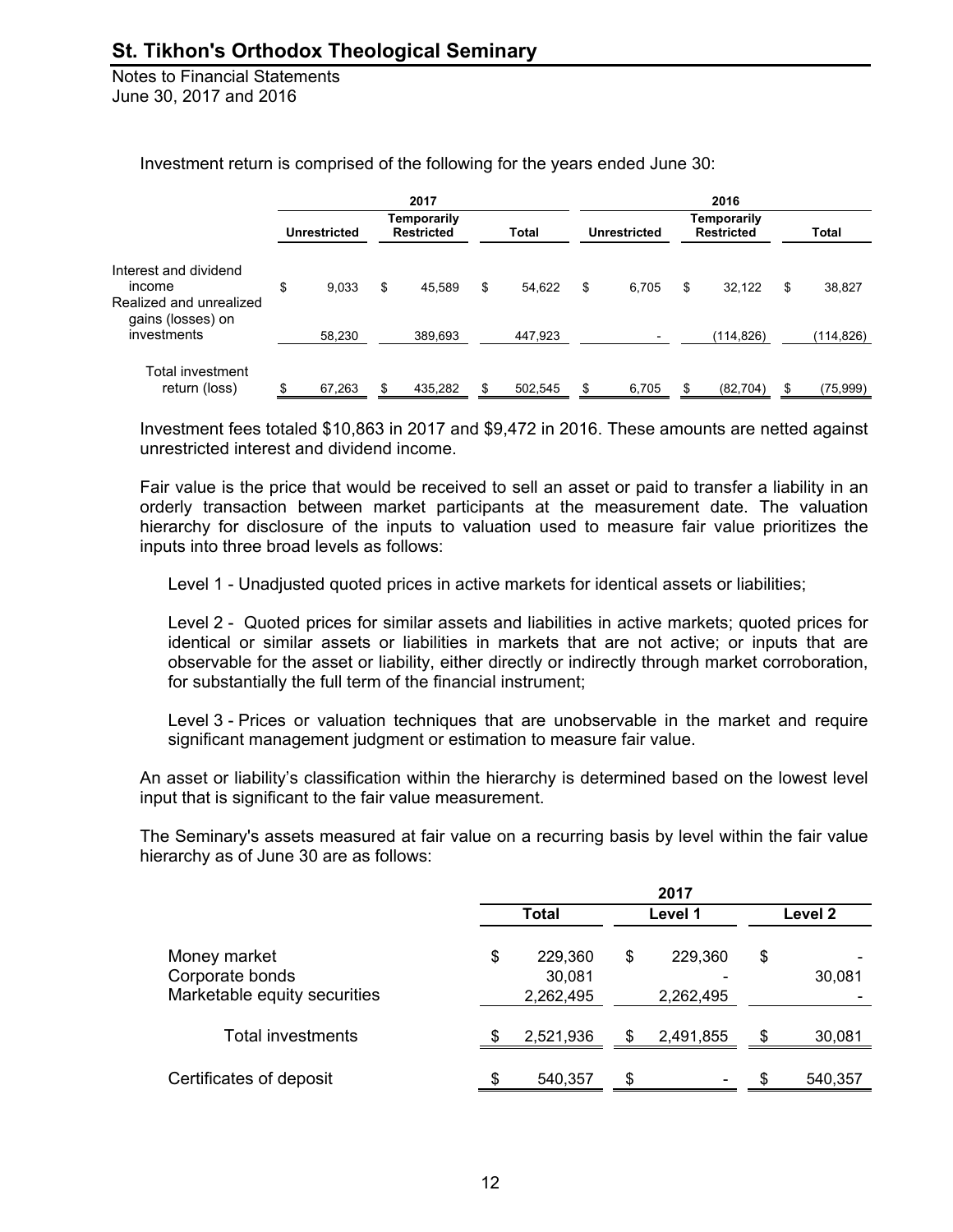Notes to Financial Statements June 30, 2017 and 2016

|                              | 2016 |           |    |           |    |         |
|------------------------------|------|-----------|----|-----------|----|---------|
|                              |      | Total     |    | Level 1   |    | Level 2 |
| Money market                 | \$   | 20,489    | S  | 20,489    | \$ |         |
| Corporate bonds              |      | 54,423    |    |           |    | 54,423  |
| Marketable equity securities |      | 1,827,275 |    | 1,827,275 |    |         |
| <b>Total investments</b>     | \$.  | 1,902,187 | \$ | 1,847,764 | \$ | 54,423  |
|                              |      |           |    |           |    |         |
| Certificates of deposit      | \$   | 526.176   | \$ |           | S  | 526,176 |

The following is a description of the valuation methodologies used to determine fair value:

The carrying value of money market accounts approximates fair value because of the shortterm maturity of these instruments. Marketable equity securities are measured at fair value based on quoted market prices in active markets for identical assets. Corporate bonds and certificates of deposit are measured using prices for similar assets.

# **4. Long-Term Debt**

Long-term debt consists of the following at June 30:

|                                                                                                                                                                                                                                                              | 2017          | 2016          |
|--------------------------------------------------------------------------------------------------------------------------------------------------------------------------------------------------------------------------------------------------------------|---------------|---------------|
| Loan payable, with interest at 4%. Monthly principal and<br>interest payments of \$2,261 are due through<br>December 2021, secured by the Philadelphia Trust<br>investment account valued at 125% or more of the<br>loan value for the duration of the loan. | \$<br>211,003 | \$<br>229,075 |
| Loan payable, with interest at 6%. Monthly principal and<br>interest payments of \$2,532 are due through<br>December 2026, secured by property owned by the<br>Seminary                                                                                      | 222,420       | 236,232       |
| Total                                                                                                                                                                                                                                                        | 433.423       | 465.307       |
| Less current portion                                                                                                                                                                                                                                         | 36,599        | 245,733       |
| Long-term debt                                                                                                                                                                                                                                               | 396,824       | 219,574       |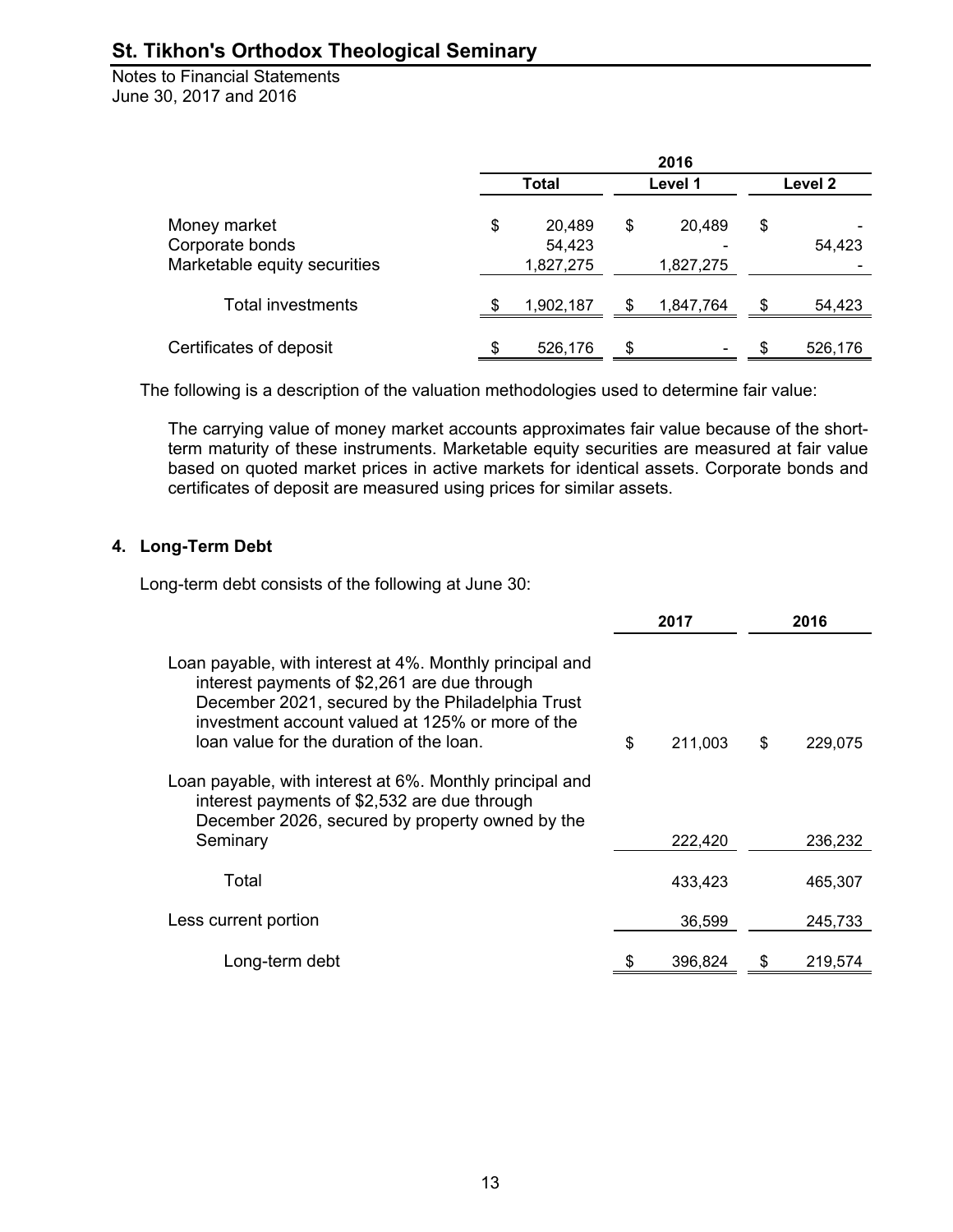Scheduled principal repayments of long-term debt as of June 30, 2017 are as follows:

| Years ending June 30: |               |
|-----------------------|---------------|
| 2018                  | \$<br>36,599  |
| 2019                  | 38,460        |
| 2020                  | 40,402        |
| 2021                  | 42,484        |
| 2022                  | 153,086       |
| Thereafter            | 122,392       |
| Total                 | \$<br>433,423 |

# **5. Revolving Line of Credit**

The Seminary has available for working capital purposes a \$500,000 line of credit arrangement with a bank. Borrowings on the line of credit bear interest at the bank's prime rate plus .25% (4.25% at June 30, 2017). The line of credit is secured by the business assets of the Seminary and renews annually. Borrowings totaled \$470,581 and \$470,657 at June 30, 2017 and 2016, respectively.

The line of credit agreement requires the Seminary to maintain certain financial ratios. The Seminary was in compliance with these ratios as of June 30, 2017.

# **6. Pension Plan**

The Seminary participates in the Orthodox Church in America Pension Plan (the "Plan"). The Plan is a non-electing church plan, and is not governed by the terms of the Employer Retirement Income Security Act of 1974 ("ERISA").

The Plan is a defined benefit pension plan covering substantially all employees of the Orthodox Church in America (the "Church"), including organizations under the Church's jurisdiction.

The Plan provides retirement and death benefits to participating members and their spouses which are based upon years of service, the participating member's compensation level and the amount of the participating member's deferrals.

The plan administrator is the Pension Board comprised of not less than three (3) persons appointed by the Church. A valuation of the plan is required at least once every three years by an enrolled actuary to determine the contributions needed to maintain the plan on a sound actuarial basis. The contributions needed to support the plan shall be changed from time to time based upon the results of these valuations.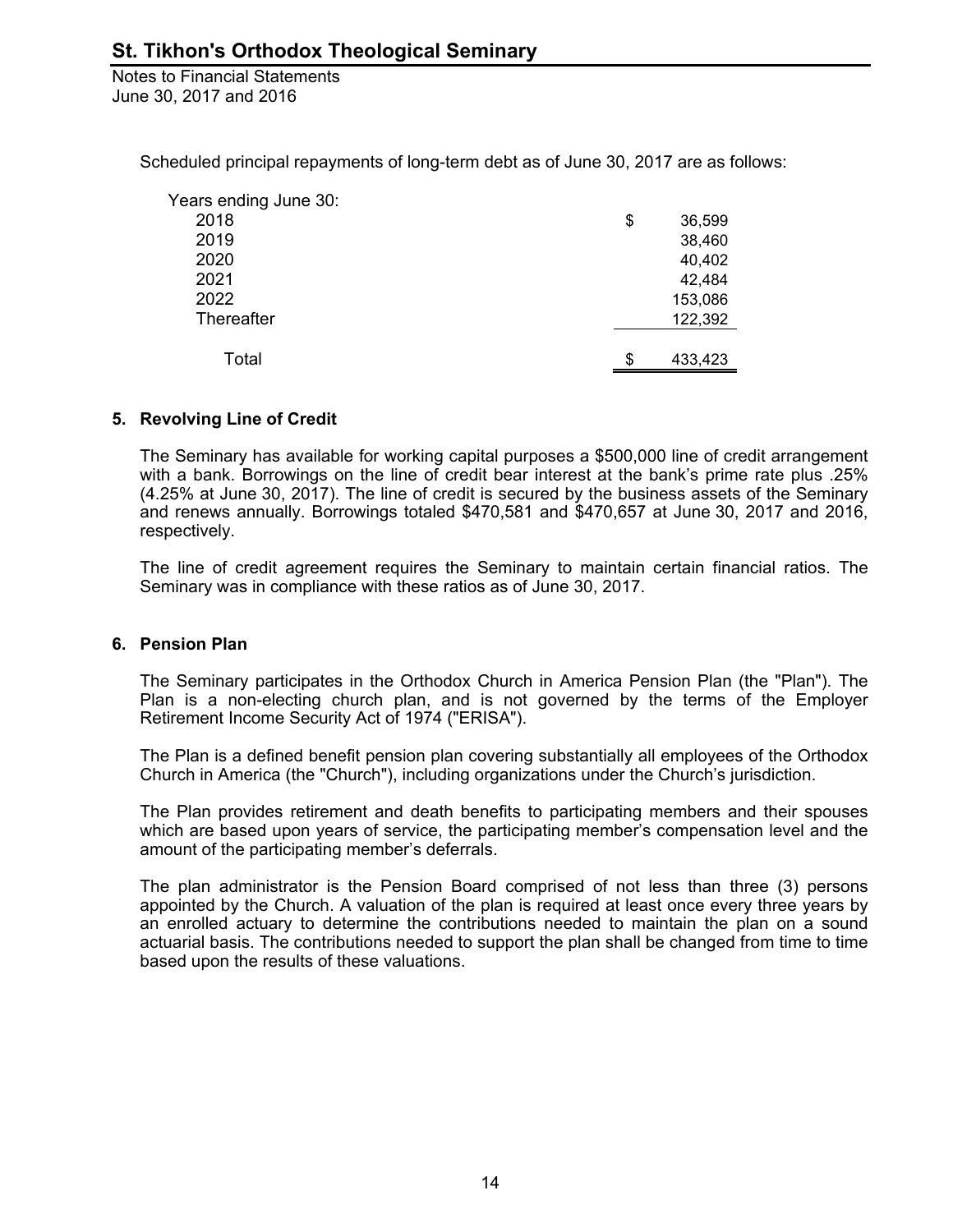Notes to Financial Statements June 30, 2017 and 2016

> Participating members are required at a minimum to contribute 6% of their qualifying salary (including amounts paid as housing allowances for clergy) to the Plan, with the employer contributing 8%. The vesting schedule of the Plan is as follows:

| <b>Years of Service</b> | <b>Vested</b><br>Percentage |
|-------------------------|-----------------------------|
|                         |                             |
| 5                       | 10%                         |
| 6                       | 20                          |
| 7                       | 30                          |
| 8                       | 40                          |
| 9                       | 50                          |
| 10                      | 60                          |
| 11                      | 70                          |
| 12                      | 80                          |
| 13                      | 90                          |
| 14 or more              | 100                         |

The most recent valuation of the Plan (January 1, 2016) determined that the liabilities of the Plan exceeded the actuarial value of the Plan's assets. The unfunded liability must be funded through future contributions. No specific allocation of the unfunded liability is made to individual employees or employers. Accordingly, determination of any additional liability is not practicable to estimate.

# **7. Temporarily and Permanently Restricted Net Assets**

Temporarily restricted net assets at June 30 consist of the following:

|                                                      |    | 2016               |                         |
|------------------------------------------------------|----|--------------------|-------------------------|
| Restricted for:<br>Scholarship<br>General endowments | \$ | 622,067<br>391,418 | \$<br>450,495<br>16,857 |
| Total endowments                                     |    | 1,013,485          | 467,352                 |
| Interest in net assets of Affiliate                  |    | 2,441              | 5,078                   |
| Total                                                | S  | 1,015,926          | \$<br>472,430           |

Permanently restricted net assets at June 30 consist of the following:

|                    |    | 2017      |    |           |
|--------------------|----|-----------|----|-----------|
| Restricted for:    |    |           |    |           |
| Scholarships       | S  | 1,071,224 | \$ | 1,069,946 |
| General endowments |    | 635,469   |    | 746,531   |
| Total              | \$ | 1,706,693 |    | 1,816,477 |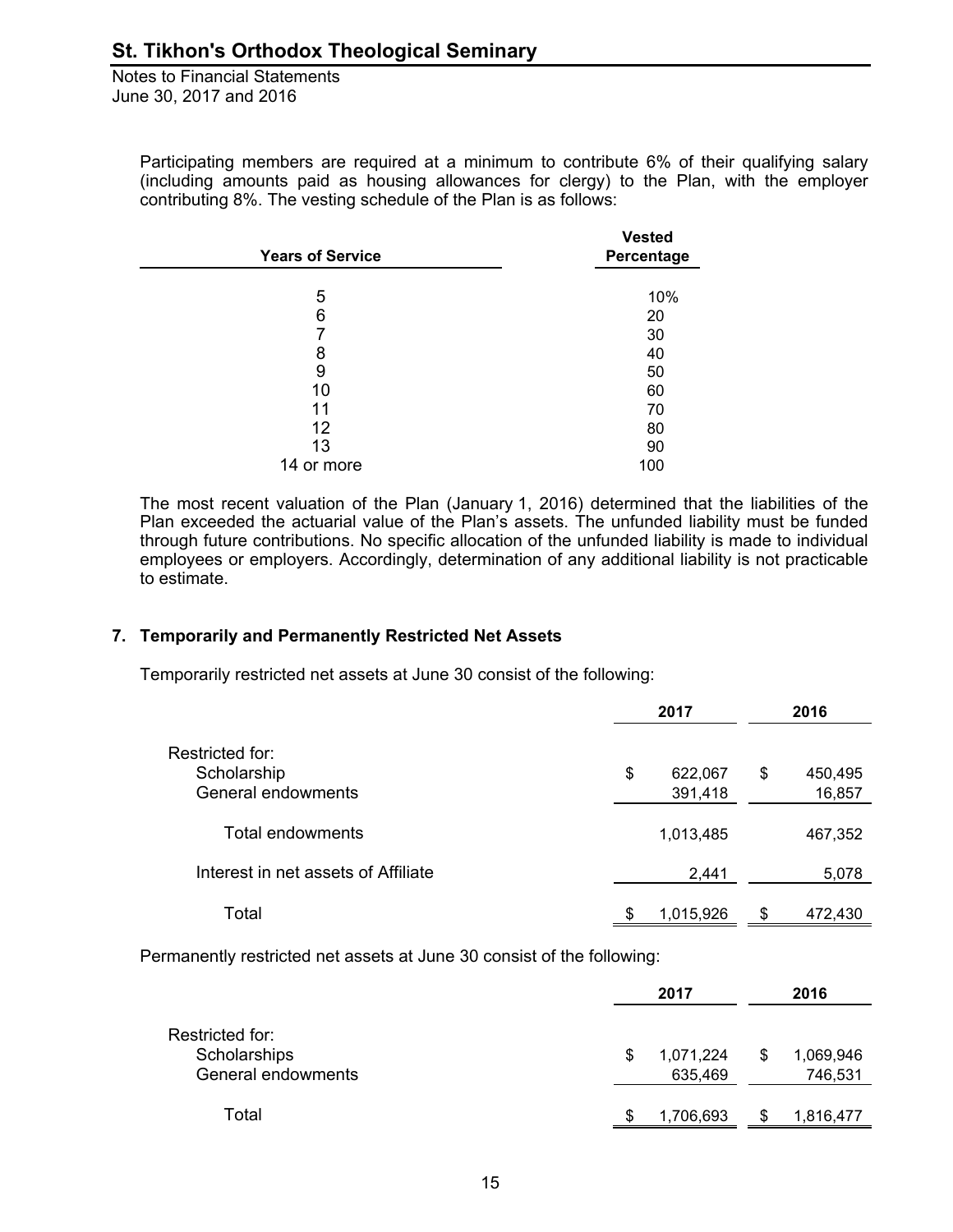# **8. Endowment Funds**

The Seminary's endowment consists of numerous individual funds established for a variety of purposes and includes both donor-restricted endowment funds and funds designated by the Board of Trustees to function as endowments. As required by accounting principles generally accepted in the United States of America, net assets associated with endowment funds, including funds designated by the Board of Trustees to function as endowments, are classified and reported based on the existence or absence of donor-imposed restrictions.

The Seminary has interpreted Pennsylvania law as requiring the preservation of the fair value of the original gift as of the gift date of the donor-restricted endowment funds absent explicit donor stipulations to the contrary. As a result of this interpretation, the Seminary classifies as permanently restricted net assets (a) the original value of gifts donated to the permanent endowment, (b) the original value of subsequent gifts to the permanent endowment, and (c) accumulations to the permanent endowment made in accordance with the direction of the applicable donor gift instrument at the time the accumulation is added to the fund. The remaining portion of the donor-restricted endowment fund that is not classified in permanently restricted net assets is classified as either temporarily restricted or unrestricted net assets based on the existence of donor restrictions or by law.

The Seminary considers various factors in making a determination to appropriate or accumulate donor-restricted endowment funds, including the duration and preservation of the fund, the purposes of the Seminary and the donor-restricted endowment fund, general economic conditions, the possible effect of inflation and deflation, the expected return from income and the appreciation of investments, the investment policies of the Seminary, and other resources of the Seminary.

The Seminary has adopted investment and spending policies for endowment assets that attempt to provide a predictable stream of funding to programs supported by its endowment while seeking to maintain the purchasing power of the endowment assets. Endowment assets include those assets of donor-restricted funds that the Seminary must hold in perpetuity as well as board-designated funds.

To satisfy its long-term rate-of-return objectives, the Seminary relies on a balanced investment strategy in which investment returns are achieved through both capital appreciation (realized and unrealized) and current yield (interest and dividends). The Seminary targets a diversified asset allocation to achieve its long-term return objectives guided by its policy.

The Seminary has a policy of appropriating for distribution accumulated investment income (interest and dividends) as approved by the Board of Trustees. This policy is consistent with the Seminary's objective to maintain the purchasing power of the endowment assets held in perpetuity or for a specific term as well as to provide additional real growth through new gifts and investment return.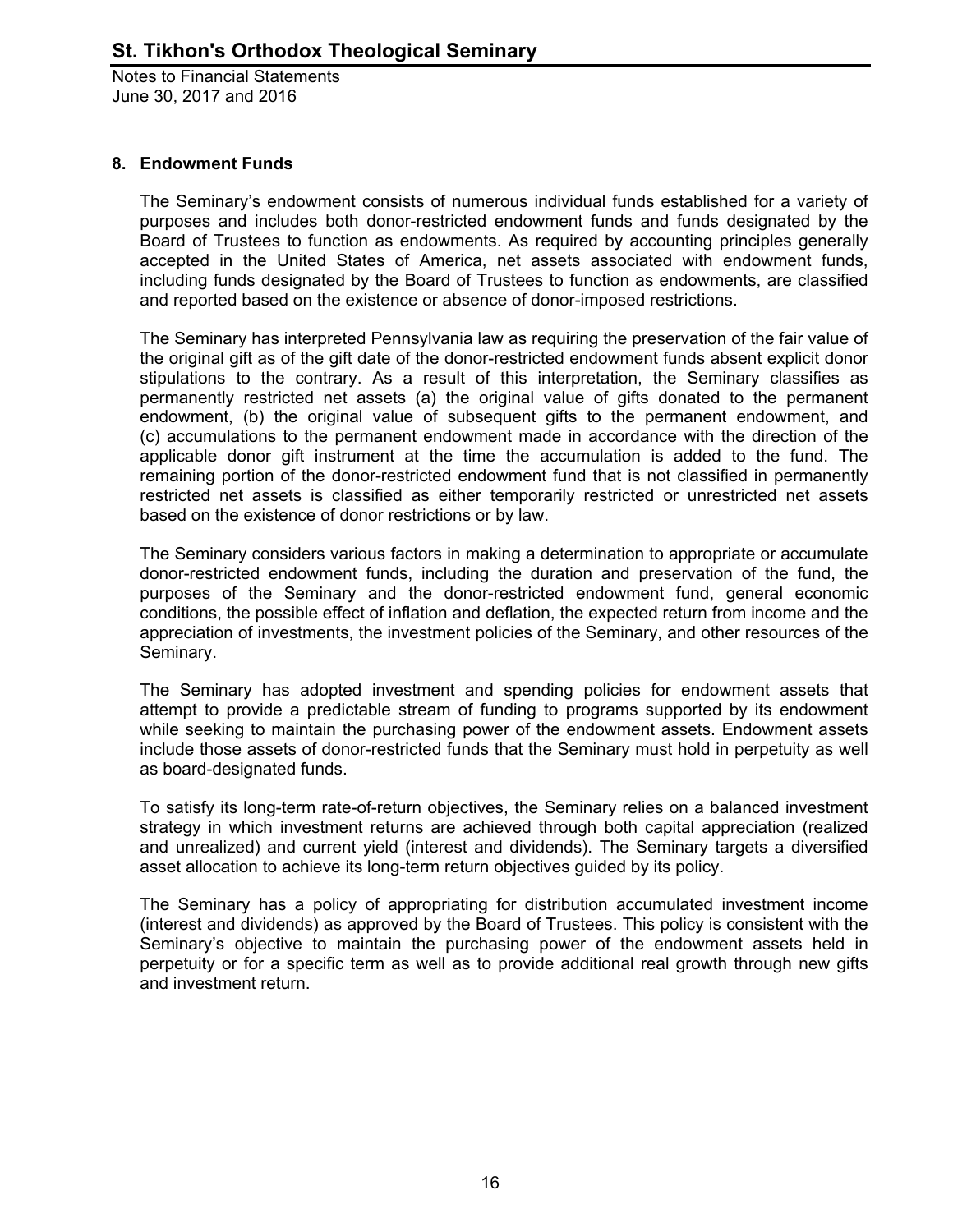Notes to Financial Statements June 30, 2017 and 2016

Endowment net asset composition by type of fund as of June 30, 2017:

|                                     | Unrestricted |         | <b>Temporarily</b><br><b>Restricted</b> |                          | <b>Permanently</b><br><b>Restricted</b> |           | <b>Total</b> |           |
|-------------------------------------|--------------|---------|-----------------------------------------|--------------------------|-----------------------------------------|-----------|--------------|-----------|
| Donor-restricted endowment<br>funds | \$           |         | \$                                      | 1,013,485                | S                                       | 1.706.693 | \$           | 2,720,178 |
| Board-designated<br>endowment funds |              | 557,769 |                                         | $\overline{\phantom{0}}$ |                                         |           |              | 557,769   |
| <b>Total endowment</b><br>funds     |              | 557,769 | \$                                      | 1,013,485                |                                         | 1,706,693 |              | 3,277,947 |

Changes in endowment net assets in 2017 were as follows:

|                                       | <b>Unrestricted</b> |                | <b>Temporarily</b><br><b>Restricted</b> |    | Permanently<br><b>Restricted</b> |    | <b>Total</b> |
|---------------------------------------|---------------------|----------------|-----------------------------------------|----|----------------------------------|----|--------------|
| Endowment net assets,                 |                     |                |                                         |    |                                  |    |              |
| July 1, 2016                          | \$<br>520,357       | $\mathfrak{S}$ | 467,352                                 | \$ | 1,816,477                        | \$ | 2,804,186    |
| Investment return:                    |                     |                |                                         |    |                                  |    |              |
| Investment income<br>Net realized and | 6,253               |                | 45,589                                  |    |                                  |    | 51,842       |
| unrealized gains                      | 58,230              |                | 389,693                                 |    |                                  |    | 447,923      |
| <b>Total investment</b>               |                     |                |                                         |    |                                  |    |              |
| return                                | 64,483              |                | 435,282                                 |    |                                  |    | 499,765      |
| Reclassification of net               |                     |                |                                         |    |                                  |    |              |
| assets                                |                     |                |                                         |    | (111,062)                        |    | (111,062)    |
| Transfers/contributions               | (27, 071)           |                | 335,384                                 |    | 1,278                            |    | 309,591      |
| Funds released from<br>restriction    |                     |                | (224,533)                               |    |                                  |    | (224,533)    |
|                                       |                     |                |                                         |    |                                  |    |              |
| Endowment net assets,                 |                     |                |                                         |    |                                  |    |              |
| June 30, 2017                         | \$<br>557,769       | \$             | 1,013,485                               | \$ | 1,706,693                        | \$ | 3,277,947    |

In 2017, \$111,062 was reclassified based upon a donor's intention that was met.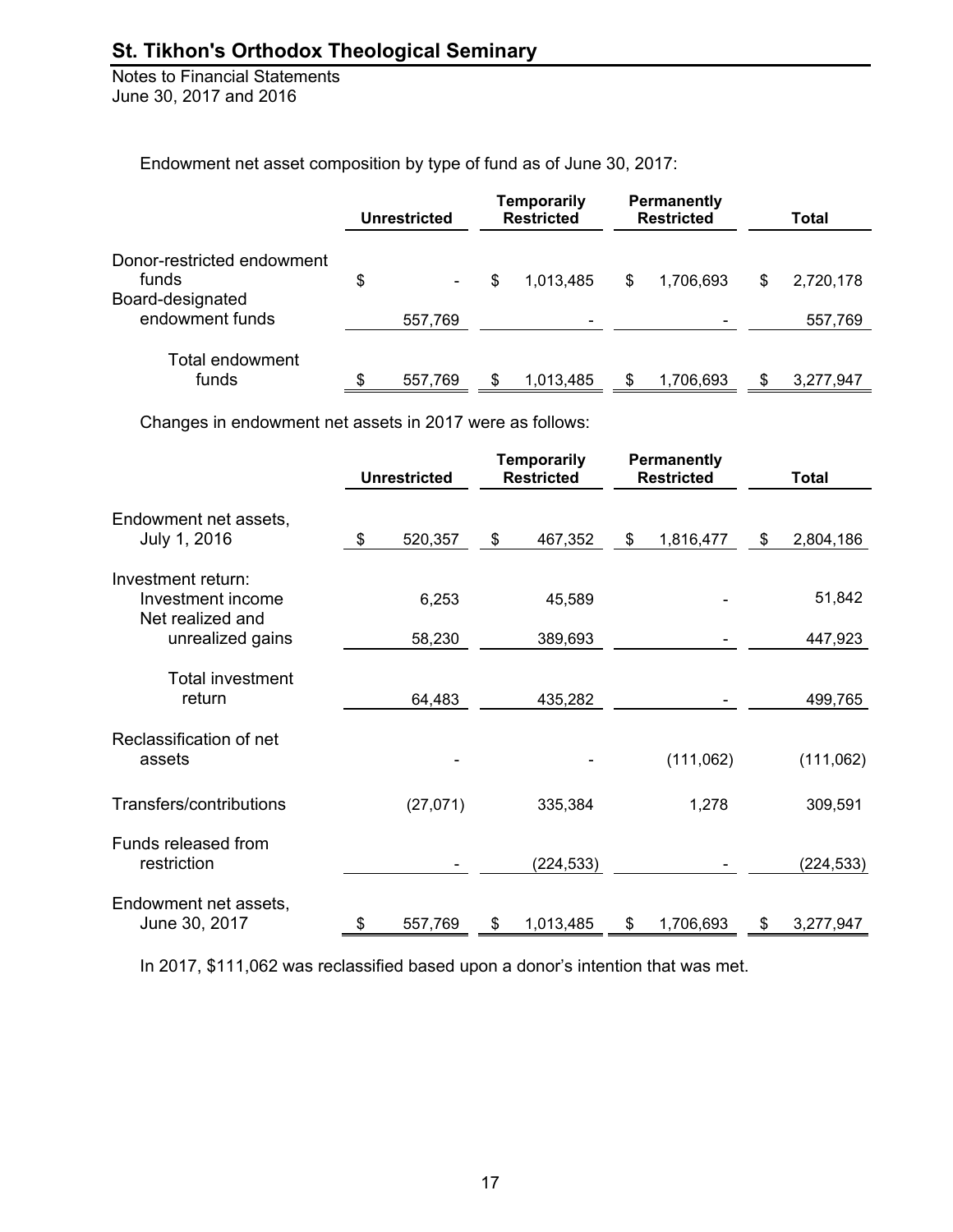Notes to Financial Statements June 30, 2017 and 2016

Endowment net asset composition by type of fund as of June 30, 2016:

|                                     | Unrestricted |         | <b>Temporarily</b><br><b>Restricted</b> |                          | <b>Permanently</b><br><b>Restricted</b> |           | <b>Total</b> |           |
|-------------------------------------|--------------|---------|-----------------------------------------|--------------------------|-----------------------------------------|-----------|--------------|-----------|
| Donor-restricted endowment<br>funds | \$           |         | \$                                      | 467.352                  | \$                                      | 1,816,477 | \$           | 2,283,829 |
| Board-designated<br>endowment funds |              | 520,357 |                                         | $\overline{\phantom{0}}$ |                                         |           |              | 520,357   |
| <b>Total endowment</b><br>funds     | \$           | 520,357 | \$                                      | 467,352                  |                                         | 1,816,477 |              | 2,804,186 |

Changes in endowment net assets in 2016 were as follows:

|                                                             | <b>Unrestricted</b> |         | <b>Temporarily</b><br><b>Restricted</b> |            |    | <b>Permanently</b><br><b>Restricted</b> |    | <b>Total</b> |
|-------------------------------------------------------------|---------------------|---------|-----------------------------------------|------------|----|-----------------------------------------|----|--------------|
| Endowment net assets,<br>July 1, 2015                       | \$                  | 497,831 | \$                                      | 534,542    | \$ | 1,816,477                               | \$ | 2,848,850    |
| Investment return:<br>Investment income<br>Net realized and |                     | 6,705   |                                         | 32,122     |    |                                         |    | 38,827       |
| unrealized gains                                            |                     |         |                                         | (114, 826) |    |                                         |    | (114, 826)   |
| <b>Total investment</b><br>return                           |                     | 6,705   |                                         | (82, 704)  |    |                                         |    | (75,999)     |
| Transfers in/Contributions                                  |                     | 15,821  |                                         | 53,462     |    |                                         |    | 69,283       |
| Funds released from<br>restriction                          |                     |         |                                         | (37, 948)  |    |                                         |    | (37,948)     |
| Endowment net assets,<br>June 30, 2016                      |                     | 520,357 | \$                                      | 467,352    | S  | 1,816,477                               | S. | 2,804,186    |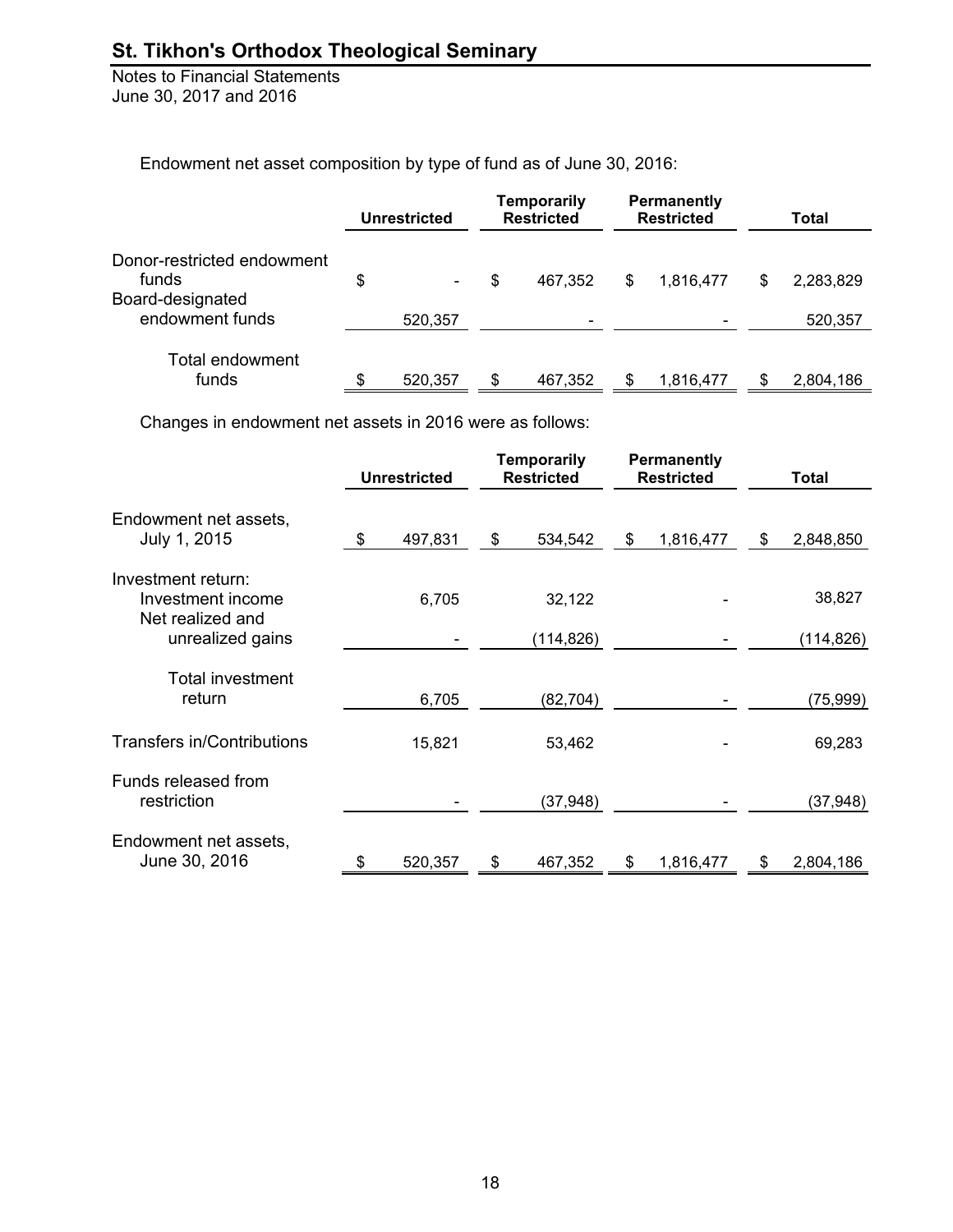# **9. Functional Expenses**

The Seminary provides theological teachings to individuals within its geographic area. Expenses related to providing these services for 2017 and 2016 are as follows (in thousands):

|                                                               | 2017                    |    | 2016               |
|---------------------------------------------------------------|-------------------------|----|--------------------|
| General services<br>General and administrative<br>Fundraising | \$<br>1,233<br>430<br>8 | S  | 1,055<br>463<br>20 |
| Total                                                         | \$<br>1.671             | S. | 1,538              |

### **10. Concentrations**

The Seminary primarily maintains its cash and investments with financial institutions. The Federal Deposit Insurance Corporation ("FDIC") insures accounts to \$250,000 at each institution. At times the Seminary may have cash on deposit in excess of insured amounts.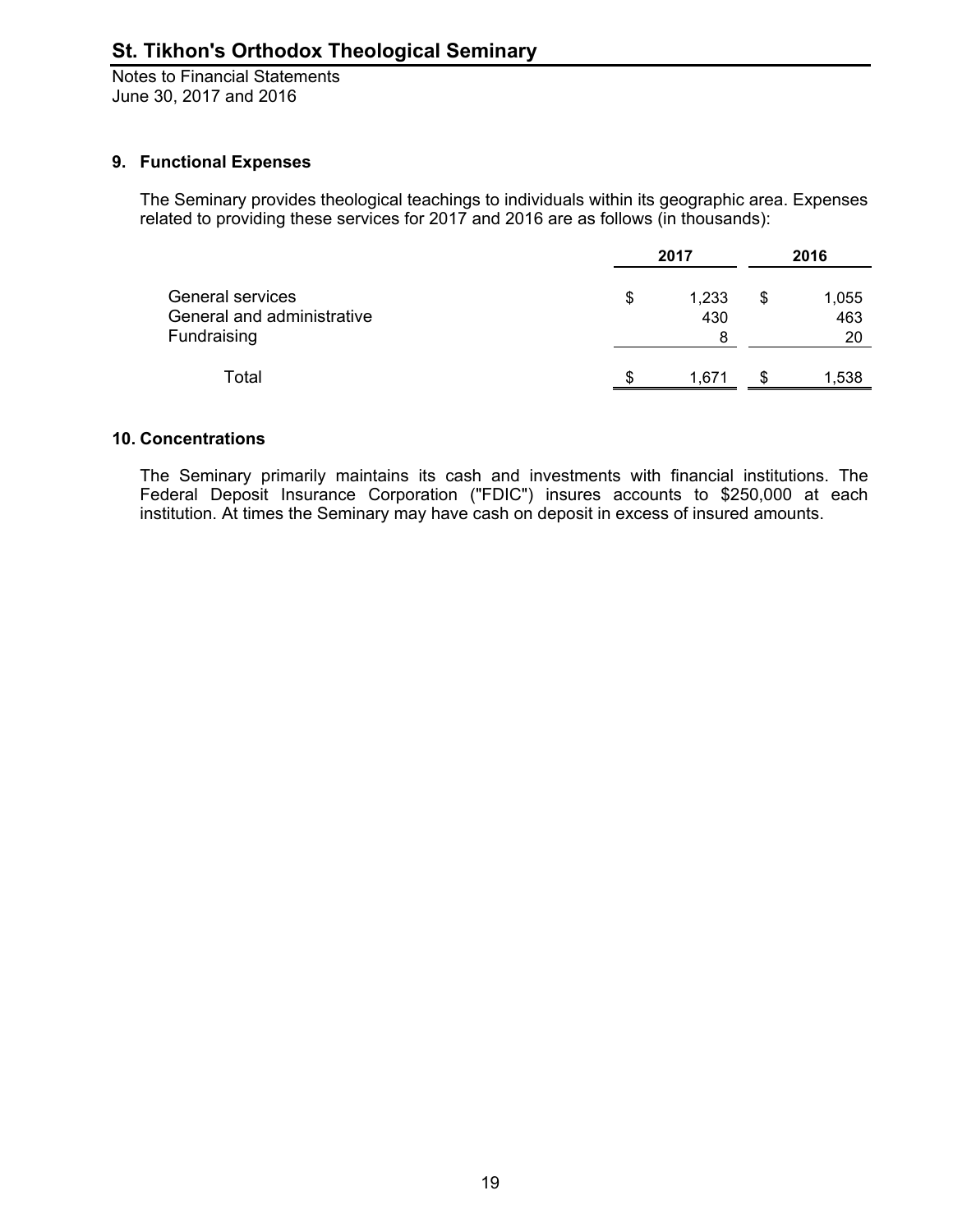Schedule of Instructional, Administrative, and Operations Expenses Years Ended June 30, 2017 and 2016

|                             |    | 2017    | 2016          |
|-----------------------------|----|---------|---------------|
|                             |    |         |               |
| <b>Instructional</b>        |    |         |               |
| Faculty wages               | \$ | 264,150 | \$<br>284,748 |
| <b>Employee benefits</b>    |    | 142,568 | 91,343        |
| Donated services            |    | 107,250 | 107,250       |
| <b>Adjunct faculty</b>      |    | 69,150  | 79,500        |
| Pension                     |    | 48,720  | 42,744        |
| Faculty housing             |    | 37,140  | 37,140        |
| Payroll taxes               |    | 28,776  | 39,550        |
| Faculty travel              |    | 11,444  | 6,898         |
| <b>Total instructional</b>  | \$ | 709,198 | \$<br>689,173 |
| <b>Administrative</b>       |    |         |               |
| Staff wages                 | \$ | 199,160 | \$<br>139,034 |
| <b>Employee benefits</b>    |    | 107,551 | 83,565        |
| Professional fees           |    | 43,160  | 57,938        |
| Office supplies             |    | 29,069  | 32,205        |
| Printing                    |    | 27,033  | 18,479        |
| Payroll taxes               |    | 21,708  | 57,376        |
| Interest                    |    | 20,725  | 17,036        |
| Pension                     |    | 17,159  | 13,747        |
| Automobile                  |    | 9,853   | 10,263        |
| <b>Travel</b>               |    | 9,173   | 14,369        |
| <b>Equipment lease</b>      |    | 7,211   | 6,721         |
| Conferences                 |    | 6,334   | 6,147         |
| Investment expense          |    | 1,500   |               |
| Dues and subscriptions      |    | 75      | 948           |
| Bad debt expense            |    |         | 13,022        |
| <b>Total administrative</b> | \$ | 499,711 | \$<br>470,850 |
| <b>Operations</b>           |    |         |               |
| Repairs and maintenance     | \$ | 52,747  | \$<br>44,453  |
| Insurance                   |    | 51,803  | 44,636        |
| <b>Utilities</b>            |    | 48,502  | 42,693        |
| Depreciation                |    | 48,254  | 59,946        |
| Interest                    |    | 21,125  | 26,780        |
| Trash removal               |    | 9,704   | 3,299         |
| Telephone                   |    | 8,058   | 6,044         |
| <b>Supplies</b>             |    | 3,296   | 2,576         |
|                             |    |         |               |
| <b>Total operations</b>     | \$ | 243,489 | \$<br>230,427 |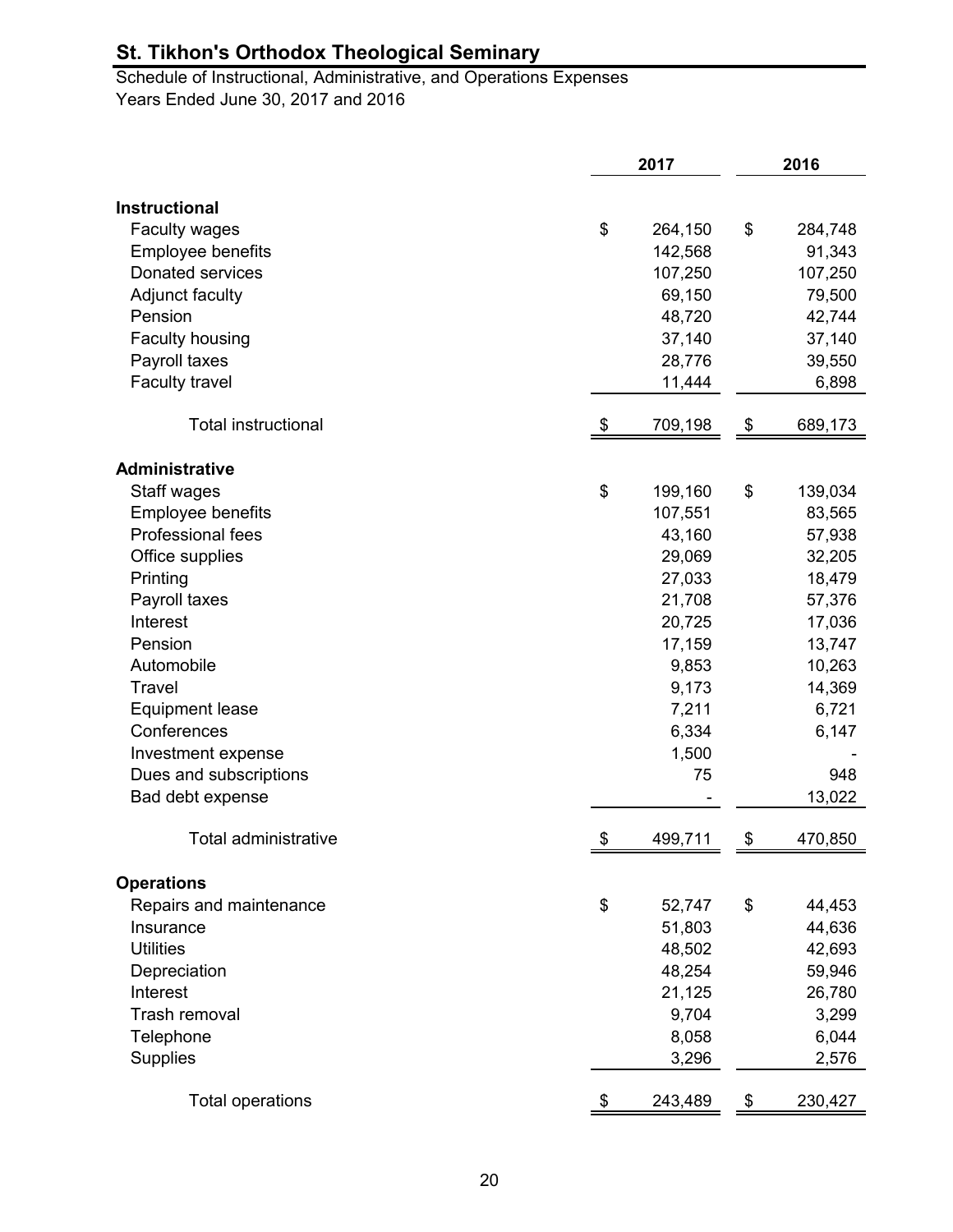

# **Independent Auditors' Report on Internal Control Over Financial Reporting and on Compliance and Other Matters Based on an Audit of Financial Statements Performed in Accordance With** *Government Auditing Standards*

Board of Trustees St. Tikhon's Orthodox Theological Seminary

We have audited, in accordance with the auditing standards generally accepted in the United States of America and the standards applicable to financial audits contained in *Government Auditing Standards* issued by the Comptroller General of the United States, the financial statements of St. Tikhon's Orthodox Theological Seminary (the "Seminary"), which comprise the statement of financial position as of June 30, 2017, and the related statements of activities, changes in net assets, and cash flows for the year then ended, and the related notes to the financial statements, and have issued our report thereon dated December 11, 2017.

#### **Internal Control Over Financial Reporting**

In planning and performing our audit of the financial statements, we considered the Seminary's internal control over financial reporting (internal control) to determine the audit procedures that are appropriate in the circumstances for the purpose of expressing our opinion on the financial statements, but not for the purpose of expressing an opinion on the effectiveness of the Seminary's internal control. Accordingly, we do not express an opinion on the effectiveness of the Seminary's internal control.

A *deficiency in internal control* exists when the design or operation of a control does not allow management or employees, in the normal course of performing their assigned functions, to prevent, or detect and correct, misstatements on a timely basis. A *material weakness* is a deficiency, or a combination of deficiencies, in internal control, such that there is a reasonable possibility that a material misstatement of the entity's financial statements will not be prevented, or detected and corrected on a timely basis. A *significant deficiency* is a deficiency, or a combination of deficiencies, in internal control that is less severe than a material weakness, yet important enough to merit attention by those charged with governance.

Our consideration of internal control was for the limited purpose described in the first paragraph of this section and was not designed to identify all deficiencies in internal control that might be material weaknesses or significant deficiencies. Given these limitations, during our audit we did not identify any deficiencies in internal control that we consider to be material weaknesses. However, material weaknesses may exist that have not been identified.